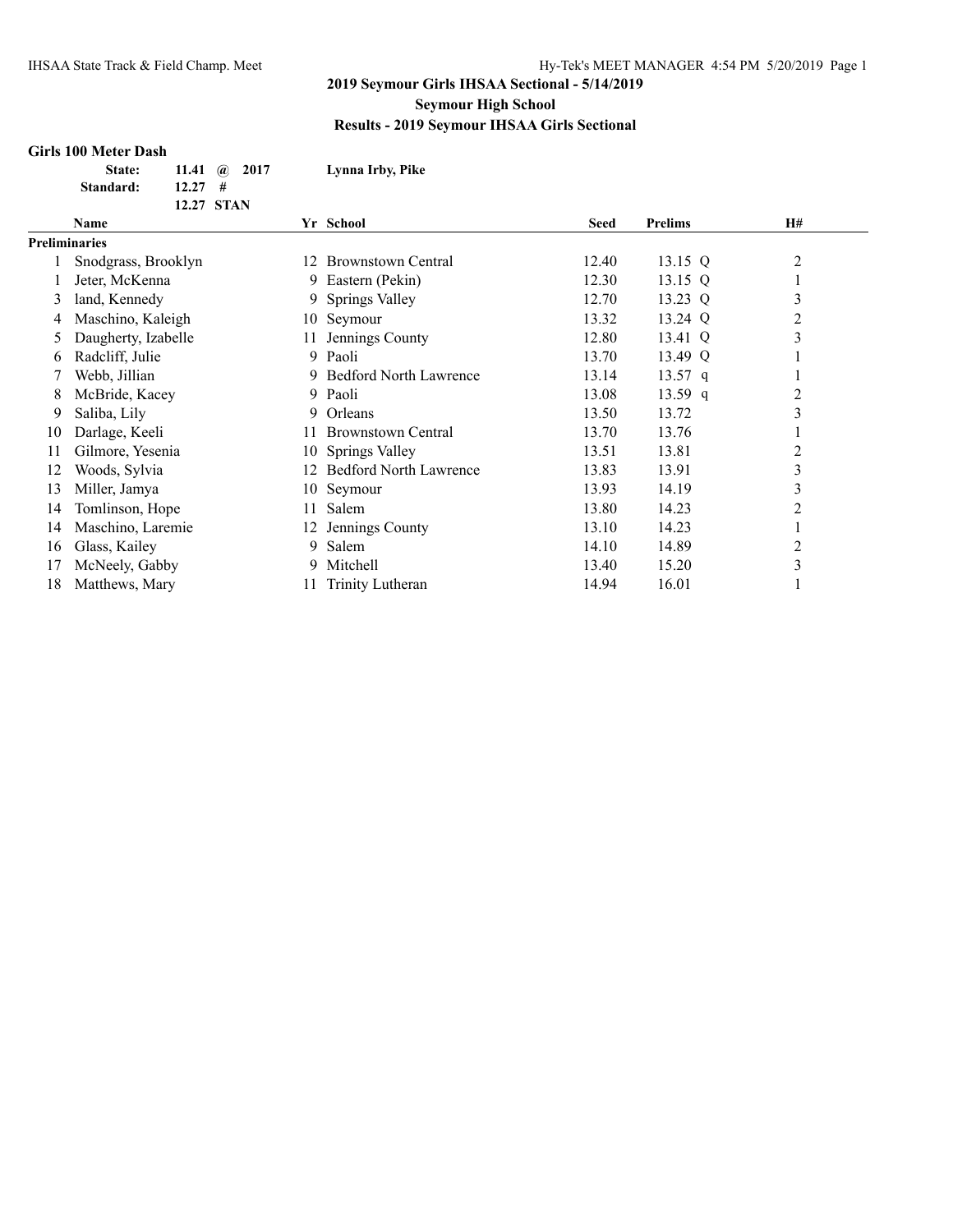#### **Girls 100 Meter Dash**

|               | State:<br>11.41<br>$\mathbf{a}$ | 2017 | Lynna Irby, Pike         |                |               |               |
|---------------|---------------------------------|------|--------------------------|----------------|---------------|---------------|
|               | 12.27<br>Standard:<br>#         |      |                          |                |               |               |
|               | 12.27 STAN                      |      |                          |                |               |               |
|               | <b>Name</b>                     |      | Yr School                | <b>Prelims</b> | <b>Finals</b> | <b>Points</b> |
| <b>Finals</b> |                                 |      |                          |                |               |               |
|               | Jeter, McKenna                  |      | 9 Eastern (Pekin)        | 13.15          | 12.59         | 10            |
|               | land, Kennedy                   |      | 9 Springs Valley         | 13.23          | 12.72         | 8             |
| 3             | Snodgrass, Brooklyn             |      | 12 Brownstown Central    | 13.15          | 12.94         | 6             |
| 4             | Maschino, Kaleigh               |      | 10 Seymour               | 13.24          | 13.11         |               |
| 5             | Daugherty, Izabelle             |      | 11 Jennings County       | 13.41          | 13.22         |               |
| 6             | Webb, Jillian                   |      | 9 Bedford North Lawrence | 13.57          | 13.55         | 3             |
|               | McBride, Kacey                  |      | 9 Paoli                  | 13.59          | 13.56         | ↑             |
| 8             | Radcliff, Julie                 |      | 9 Paoli                  | 13.49          | 13.58         |               |
|               |                                 |      |                          |                |               |               |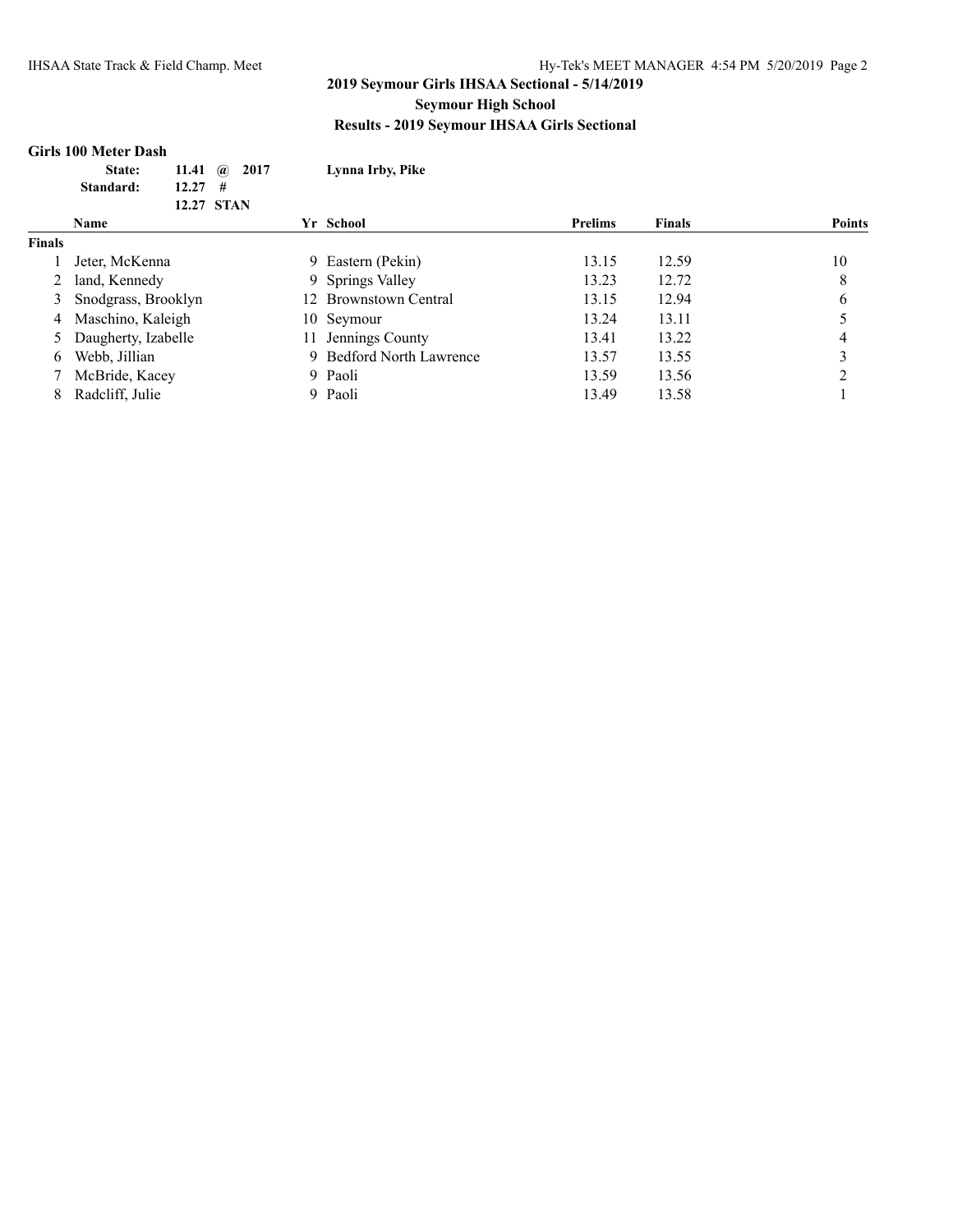## **Girls 200 Meter Dash**

| State:    |                 | 23.12 $\omega$ 1986 |  |
|-----------|-----------------|---------------------|--|
| Standard: | $25.17 \quad #$ |                     |  |
|           |                 | 25.17 STAN          |  |

**State: 23.12 @ 1986 Maicel Malone, North Central (Ind)**

|                      | Name                |     | Yr School                     | Seed  | <b>Prelims</b> | <b>H#</b>      |
|----------------------|---------------------|-----|-------------------------------|-------|----------------|----------------|
| <b>Preliminaries</b> |                     |     |                               |       |                |                |
|                      | McBride, Kacey      |     | 9 Paoli                       | 28.16 | 27.80 Q        |                |
|                      | Sproles, Samantha   |     | 10 Jennings County            | 27.00 | 28.06 Q        | 3              |
| 3                    | land, Kennedy       |     | 9 Springs Valley              | 26.80 | 28.54 Q        | $\overline{2}$ |
| 4                    | Steel, Lindley      | 9.  | <b>Bedford North Lawrence</b> | 28.43 | 28.00 Q        |                |
|                      | Daugherty, Izabelle |     | Jennings County               | 26.80 | 28.10 Q        | 3              |
| 6                    | Woods, Sylvia       | 12  | <b>Bedford North Lawrence</b> | 27.25 | 28.85 Q        | 2              |
|                      | Snodgrass, Brooklyn | 12  | <b>Brownstown Central</b>     | 26.61 | $28.06$ q      |                |
| 8                    | Snider, Jalen       |     | 12 Seymour                    | 28.90 | 28.98q         | 3              |
| 9                    | Cooper, Allison     |     | 9 Springs Valley              | 28.56 | 29.36          | 2              |
| 10                   | Yeadon, Jazzlynn    |     | 9 Brownstown Central          | 28.90 | 29.38          | 3              |
| 11                   | Tomlinson, Hope     | 11  | Salem                         | 29.40 | 30.31          | 2              |
| 12                   | Fingerhut, Mirja    | 11- | Seymour                       | 29.87 | 30.42          |                |
| 13                   | Glass, Kailey       |     | 9 Salem                       | 30.50 | 31.68          |                |
| 14                   | Sowder, Olivia      | 11. | Eastern (Pekin)               | 30.52 | 32.32          | $\overline{c}$ |
| 15                   | Duncan, Lillian     |     | 9 Eastern (Pekin)             | 33.59 | 34.15          | $\overline{2}$ |
| 16                   | Colon-Tripp, Angel  |     | 9 West Washington             | 32.50 | 35.73          | 3              |
| 17                   | Guetig, Molly       | 10- | West Washington               | 35.30 | 36.49          |                |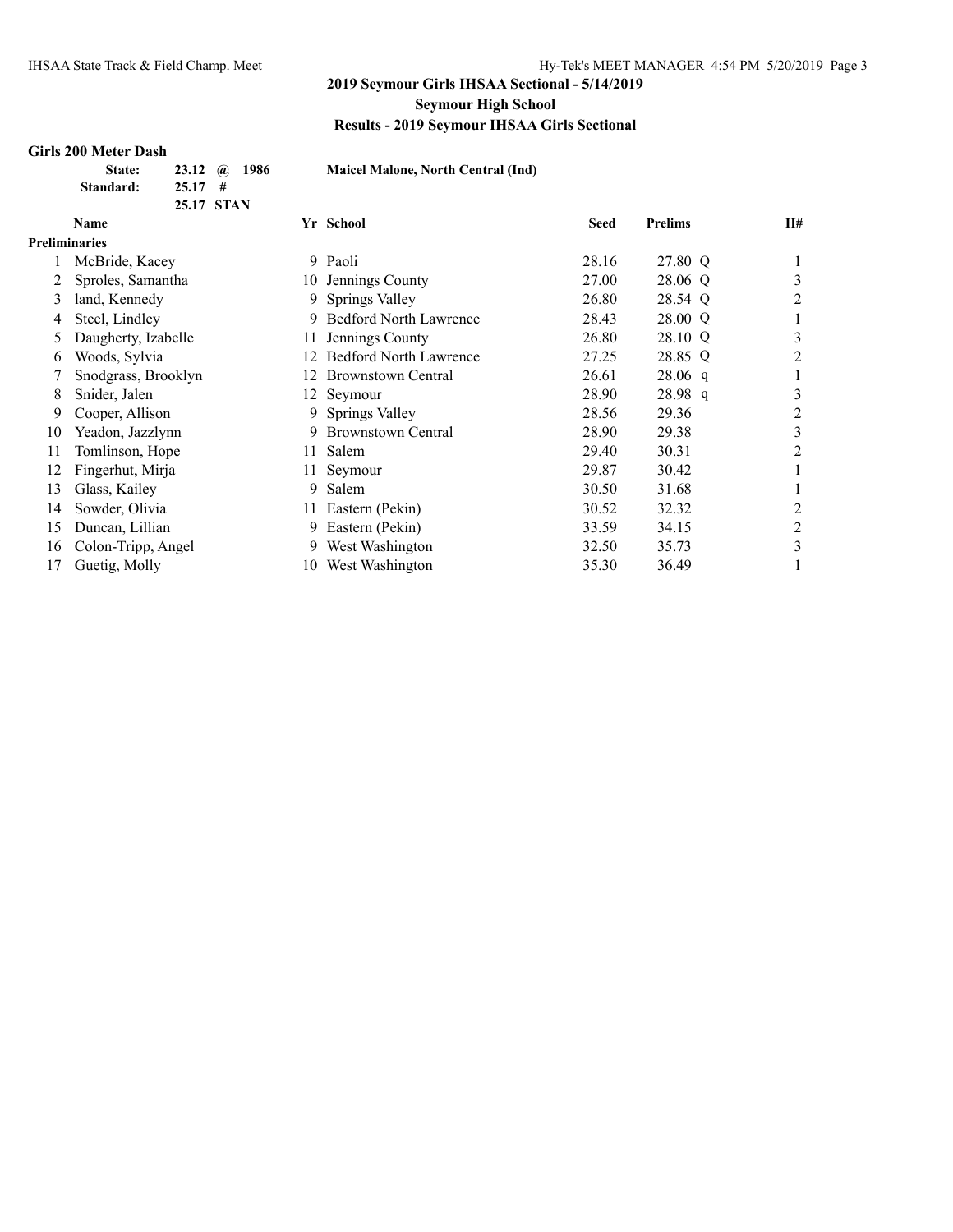#### **Girls 200 Meter Dash**

| <b>State:</b> | 23.12 $\omega$ 1986 |  |
|---------------|---------------------|--|
| Standard:     | $25.17 \quad #$     |  |
|               | 25.17 STAN          |  |

**State: 23.12 @ 1986 Maicel Malone, North Central (Ind)**

|               | <b>Name</b>         |    | Yr School                 | <b>Prelims</b> | Finals | <b>Points</b> |
|---------------|---------------------|----|---------------------------|----------------|--------|---------------|
| <b>Finals</b> |                     |    |                           |                |        |               |
|               | land, Kennedy       |    | 9 Springs Valley          | 28.54          | 27.17  | 10            |
|               | Daugherty, Izabelle | 11 | Jennings County           | 28.10          | 27.32  | 8             |
|               | Snodgrass, Brooklyn |    | <b>Brownstown Central</b> | 28.06          | 27.97  | 6             |
| 4             | Steel, Lindley      |    | 9 Bedford North Lawrence  | 28.00          | 28.32  |               |
|               | 5 Sproles, Samantha |    | 10 Jennings County        | 28.06          | 28.34  |               |
| 6.            | McBride, Kacey      |    | 9 Paoli                   | 27.80          | 28.76  |               |
|               | Woods, Sylvia       |    | 12 Bedford North Lawrence | 28.85          | 29.04  |               |
|               | Snider, Jalen       |    | 12 Seymour                | 28.98          | 29.43  |               |
|               |                     |    |                           |                |        |               |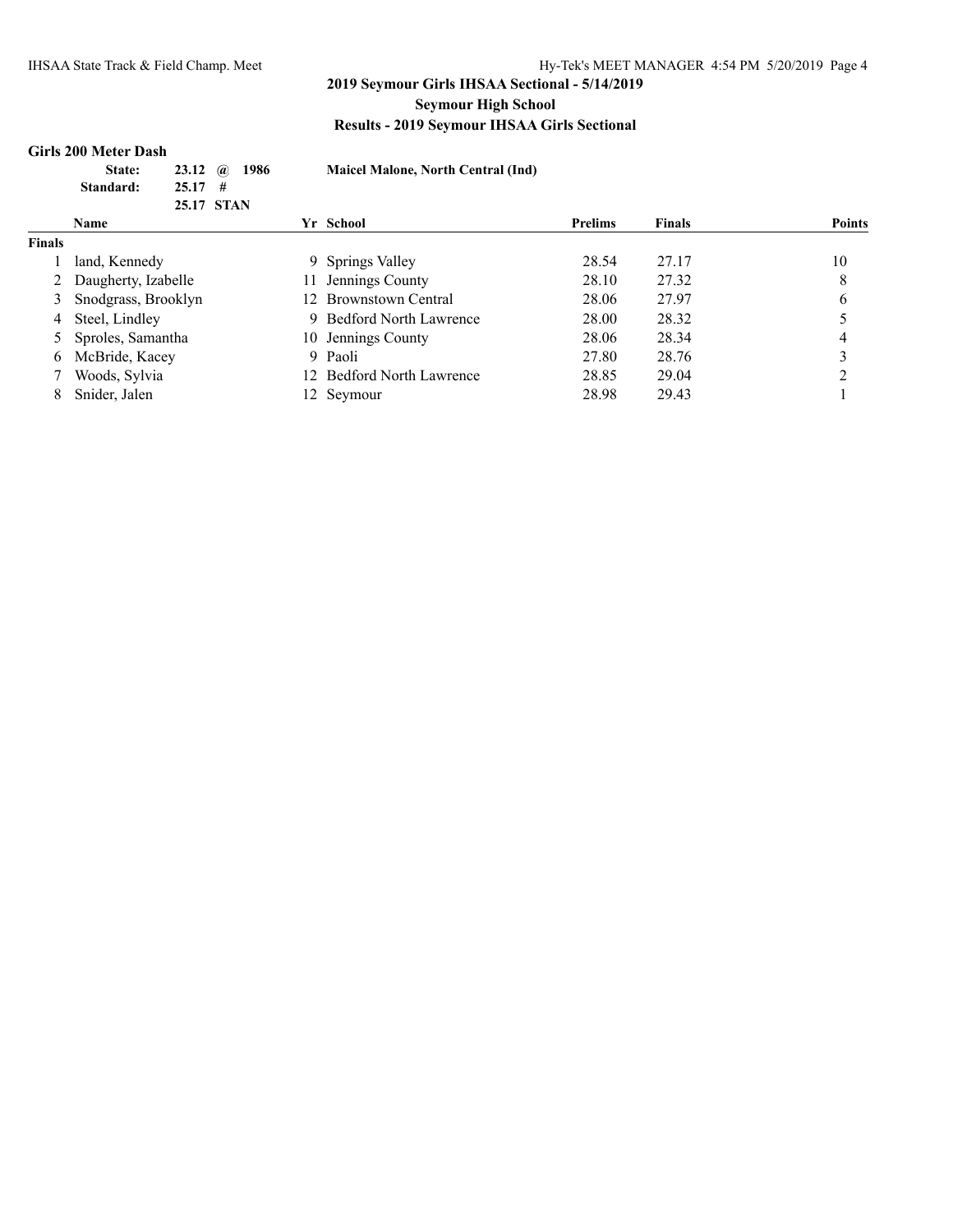#### **Girls 400 Meter Dash**

| State:    | 52.42 @ 1986 |  |
|-----------|--------------|--|
| Standard: | $57.38$ #    |  |
|           | 57.38 STAN   |  |

**State: 52.42 @ 1986 Maicel Malone, North Central (Ind)**

|               | Name                    |     | Yr School                     | <b>Seed</b> | <b>Finals</b> | <b>H#</b>      | Points         |
|---------------|-------------------------|-----|-------------------------------|-------------|---------------|----------------|----------------|
| <b>Finals</b> |                         |     |                               |             |               |                |                |
|               | Webb, Jillian           | 9   | <b>Bedford North Lawrence</b> | 1:03.94     | 1:03.07       | 3              | 10             |
|               | Sproles, Samantha       | 10  | Jennings County               | 1:01.00     | 1:03.87       | 3              | 8              |
| 3             | Harpe, Hayley           | 9   | Seymour                       | 1:04.30     | 1:03.90       | 3              | 6              |
| 4             | Hudson, Bethany         | 12  | Mitchell                      | 1:03.00     | 1:05.82       | 3              | 5              |
| 5             | Yeadon, Jazzlynn        | 9   | <b>Brownstown Central</b>     | 1:04.80     | 1:06.76       | 3              | 4              |
| 6             | Jessica, Blevins        | 12. | Seymour                       | 1:07.70     | 1:06.94       | 3              | 3              |
|               | Hyden, Riley            | 10  | Jennings County               | 1:06.00     | 1:07.25       | 3              | $\overline{2}$ |
| 8             | Koch, Emily             |     | <b>Brownstown Central</b>     | 1:07.70     | 1:08.48       | 2              |                |
| 9             | Blanton, Payton         | 10  | Orleans                       | 1:07.41     | 1:09.03       | 3              |                |
| 10            | Bingham, Ruthie         | 9   | Trinity Lutheran              | 1:10.80     | 1:11.13       | $\overline{c}$ |                |
| 11            | McDonald, Madelyn Maddy | 11  | Paoli                         | 1:09.00     | 1:11.90       | 2              |                |
| 12            | Heavin, Ella            | 9   | Salem                         | 1:10.90     | 1:12.11       | $\overline{2}$ |                |
| 13            | Zeeks, Lily             | 9   | Mitchell                      | 1:08.00     | 1:13.19       | 2              |                |
| 14            | Lindroth, Mya           | 9   | Trinity Lutheran              | 1:10.50     | 1:13.95       | 2              |                |
| 15            | Land, Charleigh         | 11  | Springs Valley                | 1:10.85     | 1:14.06       | $\overline{2}$ |                |
| 16            | Plasse, Ella            | 9   | Crothersville                 | 1:18.00     | 1:16.24       |                |                |
| 17            | Dierking, Julia         | 10  | Eastern (Pekin)               | 1:15.00     | 1:17.85       |                |                |
| 18            | Kemp, Halle             | 9   | Salem                         | 1:14.00     | 1:18.85       | 2              |                |
| 19            | Colon-Tripp, Angel      | 9.  | West Washington               | 1:20.40     | 1:20.73       |                |                |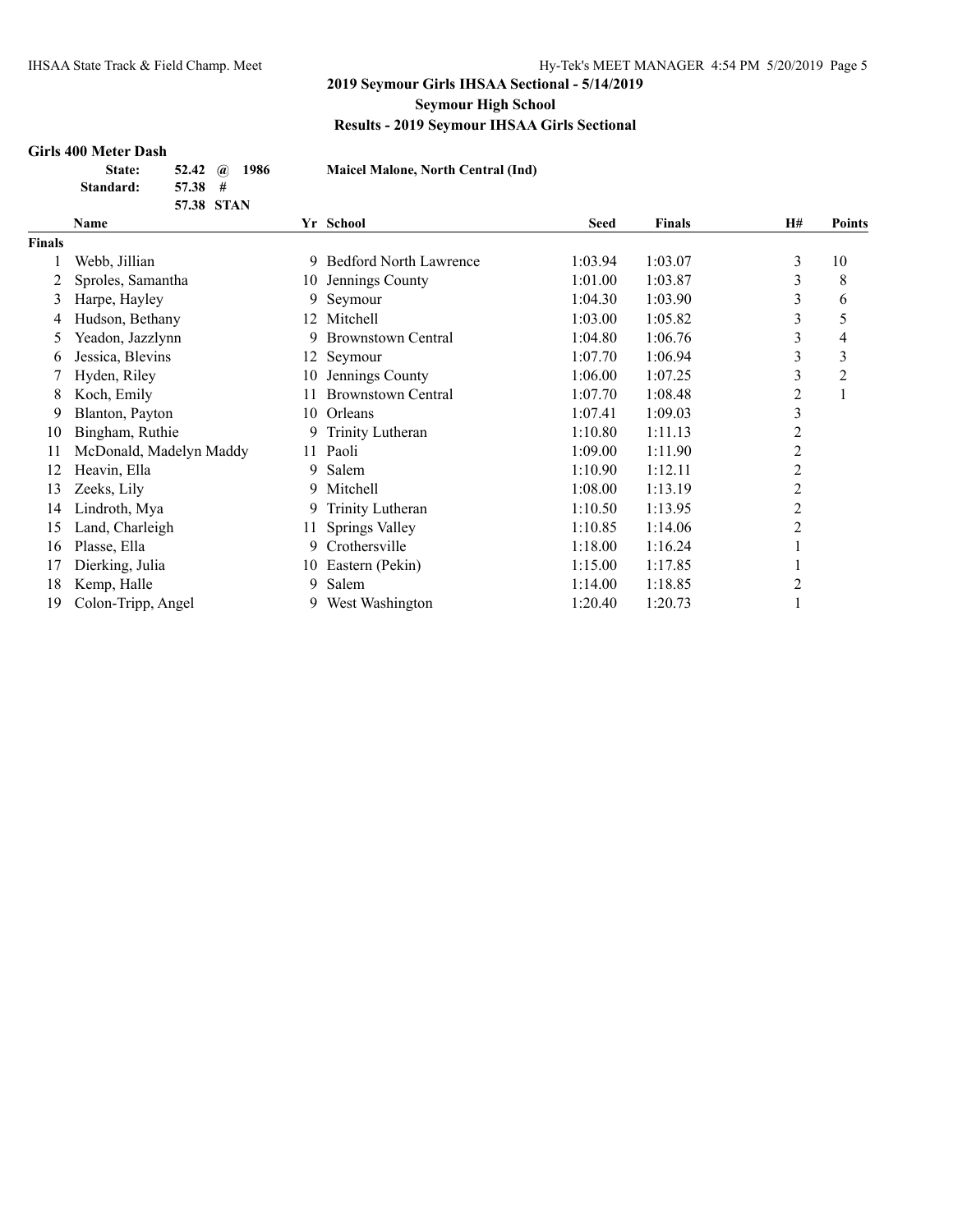#### **Girls 800 Meter Run**

| <b>State:</b> |              | $2:07.91$ (a) $2013$ |
|---------------|--------------|----------------------|
| Standard:     | $2:16.24$ #  |                      |
|               | 2:16.24 STAN |                      |

**State: 2:07.91 @ 2013 Brittany Neeley, Eastern (Greentown)**

|        | Name              |    | Yr School                     | <b>Seed</b> | <b>Finals</b> | <b>H#</b> | <b>Points</b>  |
|--------|-------------------|----|-------------------------------|-------------|---------------|-----------|----------------|
| Finals |                   |    |                               |             |               |           |                |
|        | Holman, Kaylyn    | 9  | Crothersville                 | 2:23.57     | 2:32.24       | 2         | 10             |
|        | Henney, Patricia  | 12 | Jennings County               | 2:33.00     | 2:33.74       | 2         | 8              |
| 3      | Moore, Makena     | 10 | <b>Bedford North Lawrence</b> | 2:32.68     | 2:36.07       | 2         | 6              |
| 4      | Sunbury, Lillian  | 9  | Seymour                       | 2:41.70     | 2:38.45       | 2         | 5              |
| 5      | Jacobi, Samantha  | 9. | Seymour                       | 2:40.60     | 2:39.93       | 2         | 4              |
| 6      | Spence, Autumn    | 10 | <b>Bedford North Lawrence</b> | 2:32.00     | 2:40.13       | 2         | 3              |
|        | Byford, Baylee    | 11 | Jennings County               | 2:34.00     | 2:43.16       | 2         | $\overline{2}$ |
| 8      | Warren, Brianna   | 12 | Salem                         | 2:48.70     | 2:43.96       | 2         |                |
| 9      | Miller, Mya       |    | 10 Springs Valley             | 2:41.03     | 2:43.97       | 2         |                |
| 10     | Mahan, Jessalyn   | 9  | Springs Valley                | 2:47.63     | 2:47.25       | 2         |                |
| 11     | Evans, Kyla       | 11 | Orleans                       | 2:52.00     | 2:47.45       |           |                |
| 12     | Ezzell, Katherine | 10 | Salem                         | 2:51.30     | 2:48.49       |           |                |
| 12     | Hehman, Halle     |    | <b>Brownstown Central</b>     | 2:43.00     | 2:48.49       | 2         |                |
| 14     | Garland, Grace    | 11 | <b>Brownstown Central</b>     | 2:45.00     | 2:53.72       | 2         |                |
| 15     | Albertson, Hannah | 9  | Paoli                         | 3:02.00     | 3:03.16       |           |                |
| 16     | Tillette, Jaelynn | 9. | Mitchell                      | 3:06.44     | 3:07.36       |           |                |
| 17     | Guetig, Riley     | 12 | West Washington               | 2:59.20     | 3:14.77       |           |                |
| 18     | Bailey, Bryanna   | 10 | Trinity Lutheran              | 3:31.00     | 3:37.48       |           |                |
|        |                   |    |                               |             |               |           |                |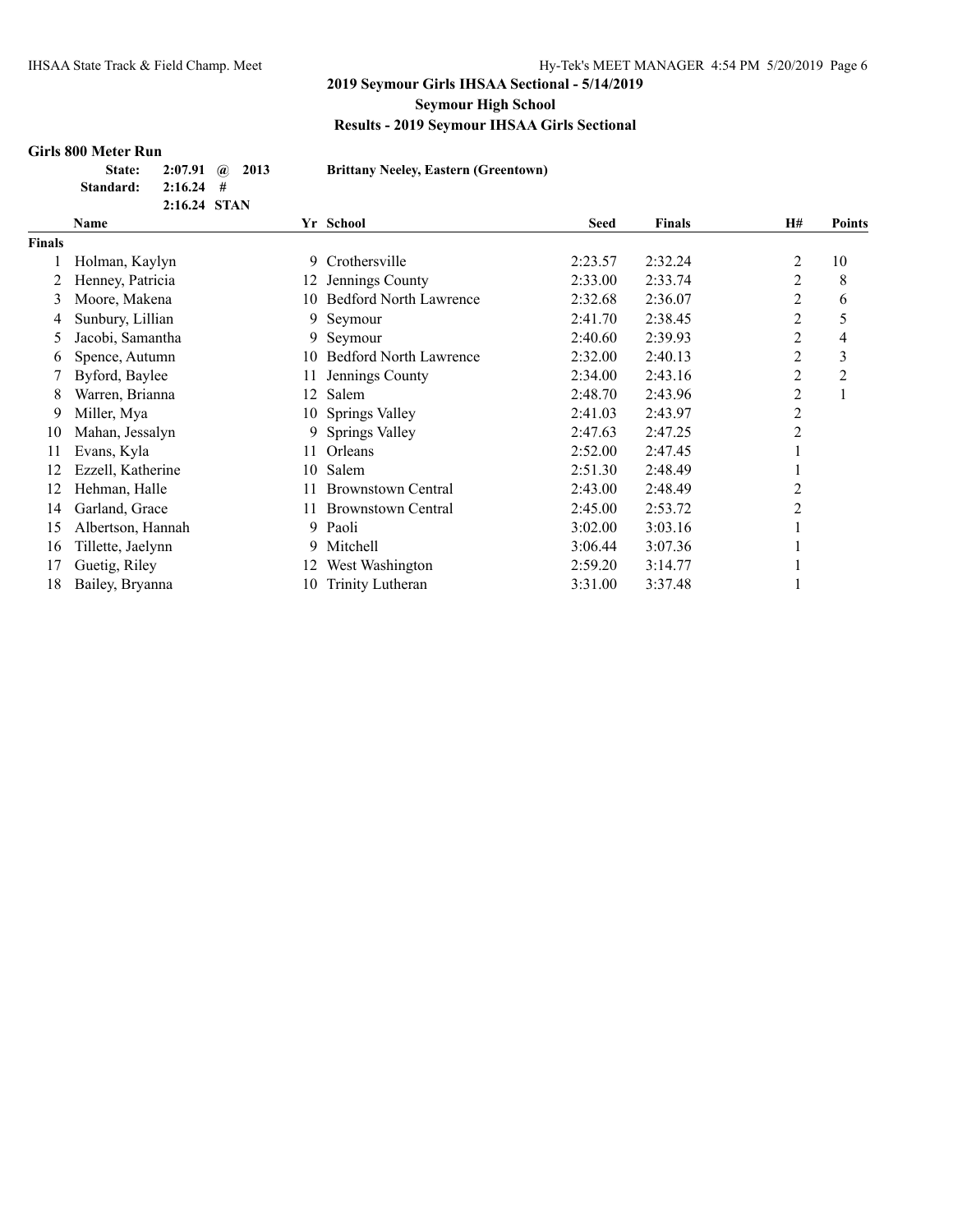## **Girls 1600 Meter Run**

| State:    | 4:43.46 $\omega$ 2011 |  |
|-----------|-----------------------|--|
| Standard: | $5:02.82$ #           |  |
|           | 5:02.82 STAN          |  |

**State: 4:43.46 @ 2011 Waverly Neer, Culver Academies**

| Name                |     |                               | <b>Seed</b>                                                                                                                                                                | <b>Finals</b> | <b>Points</b> |
|---------------------|-----|-------------------------------|----------------------------------------------------------------------------------------------------------------------------------------------------------------------------|---------------|---------------|
|                     |     |                               |                                                                                                                                                                            |               |               |
| Ashton, Chase       |     |                               | 5:19.20                                                                                                                                                                    | 5:07.30       | 10            |
| Holman, Kaylyn      | 9.  | Crothersville                 | 5:23.01                                                                                                                                                                    | 5:40.05       | 8             |
| Spence, Autumn      |     | <b>Bedford North Lawrence</b> | 5:46.00                                                                                                                                                                    | 5:48.38       | 6             |
| Henney, Patricia    |     | Jennings County               | 5:55.00                                                                                                                                                                    | 5:53.35       | 5             |
| Wahlman, Elizabeth  |     | Jennings County               | 5:55.00                                                                                                                                                                    | 5:58.36       | 4             |
| Hougland, Elizabeth |     | Seymour                       | 6:04.50                                                                                                                                                                    | 6:03.95       | 3             |
| Johnson, Kaelyn     |     | <b>Brownstown Central</b>     | 6:02.22                                                                                                                                                                    | 6:07.92       | 2             |
| Miller, Mya         |     |                               | 6:03.17                                                                                                                                                                    | 6:16.50       |               |
| Miller, Kaelyn      |     |                               | 6:23.00                                                                                                                                                                    | 6:24.80       |               |
| Cravens, Emily      |     |                               | 6:29.31                                                                                                                                                                    | 6:25.73       |               |
| Feist, Chloe        | 9.  | Eastern (Pekin)               | 6:27.00                                                                                                                                                                    | 6:27.73       |               |
| Tabor, Elizabeth    |     |                               | 6:44.53                                                                                                                                                                    | 6:46.52       |               |
| Drake, Shauna       |     | <b>Brownstown Central</b>     | 6:40.00                                                                                                                                                                    | 7:01.31       |               |
| Foster, Taylor      |     | Salem                         | 6:30.00                                                                                                                                                                    | 7:06.25       |               |
| Denbo, Emma         |     |                               | 7:31.33                                                                                                                                                                    | 7:14.53       |               |
| Guetig, Riley       | 12. | West Washington               | 7:18.00                                                                                                                                                                    | 7:21.43       |               |
| Schlesener, Katelyn |     | Eastern (Pekin)               | 6:54.00                                                                                                                                                                    | 7:29.33       |               |
|                     |     |                               | Yr School<br>12 Seymour<br>10.<br>12<br>10-<br>11-<br>12.<br>10 Springs Valley<br>9 Trinity Lutheran<br>10 Mitchell<br>10 Orleans<br>12<br>11.<br>11 Springs Valley<br>12. |               |               |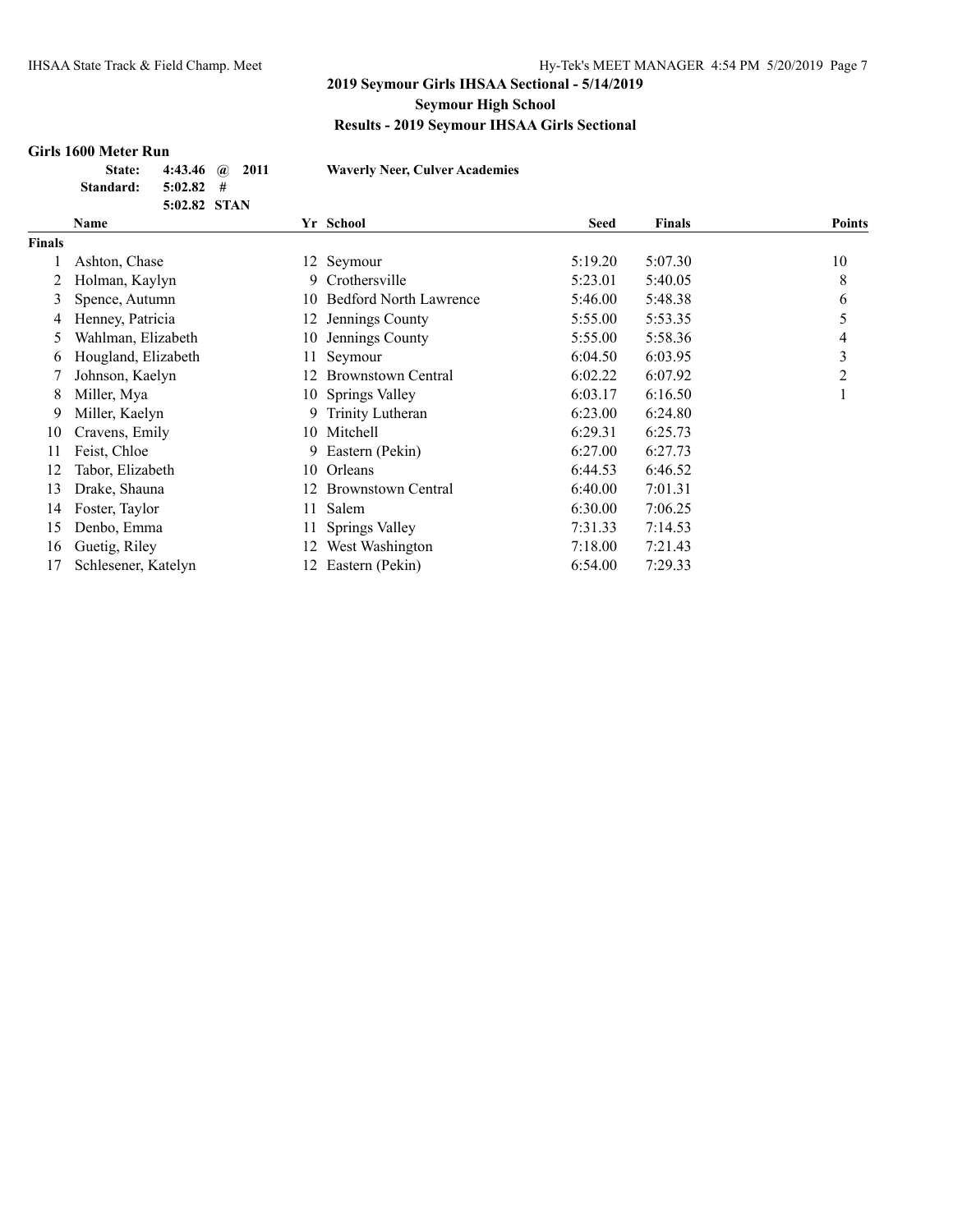## **Girls 3200 Meter Run**

|                      | State: 10:11.20 @ 2015 |  |
|----------------------|------------------------|--|
| Standard: 10:51.59 # |                        |  |
|                      | 10:51.56 STAN          |  |

**State: 10:11.20 @ 2015 Anna Roher, Mishawaka**

|               | Name              |     | Yr School                     | Seed     | <b>Finals</b> | <b>Points</b> |
|---------------|-------------------|-----|-------------------------------|----------|---------------|---------------|
| <b>Finals</b> |                   |     |                               |          |               |               |
|               | Ashton, Chase     |     | 12 Seymour                    | 11:30.10 | 11:43.45      | 10            |
|               | Sunbury, Makenna  | 11. | Seymour                       | 11:59.00 | 12:02.03      | 8             |
| 3             | Johnson, Kaelyn   | 12. | Brownstown Central            | 12:47.81 | 12:45.29      | 6             |
| 4             | Heindel, Ashley   |     | 12 Jennings County            | 13:15.00 | 13:06.48      | 5             |
| 5             | Tanksley, Grace   | 9   | <b>Bedford North Lawrence</b> | 13:02.00 | 13:23.62      | 4             |
| 6             | Ebinger, Kaylee   | 12. | Jennings County               | 13:40.00 | 13:54.68      | 3             |
|               | Goecker, Emma     | 11. | Trinity Lutheran              | 14:34.40 | 14:12.71      | 2             |
| 8             | Robbins, Sheridan | 10  | Orleans                       | 14:30.41 | 14:18.83      |               |
| 9             | Cravens, Emily    | 10  | Mitchell                      | 15:07.99 | 14:23.18      |               |
| 10            | Phillips, Kaitlyn | 10  | <b>Bedford North Lawrence</b> | 14:19.00 | 14:41.71      |               |
| 11            | Abraham, Anna     | 11. | <b>Brownstown Central</b>     | 15:00.00 | 14:48.19      |               |
| 12            | Schrader, Emily   | 10  | Mitchell                      | 15:37.89 | 15:02.37      |               |
| 13            | Hildreth, Abby    | 10  | Trinity Lutheran              | 16:02.00 | 16:13.69      |               |
| $---$         | Holman, Kaylyn    | 9   | Crothersville                 | 12:39.69 | <b>DNF</b>    |               |
| ---           | Miller, Mya       | 10  | <b>Springs Valley</b>         | 13:44.64 | <b>DNF</b>    |               |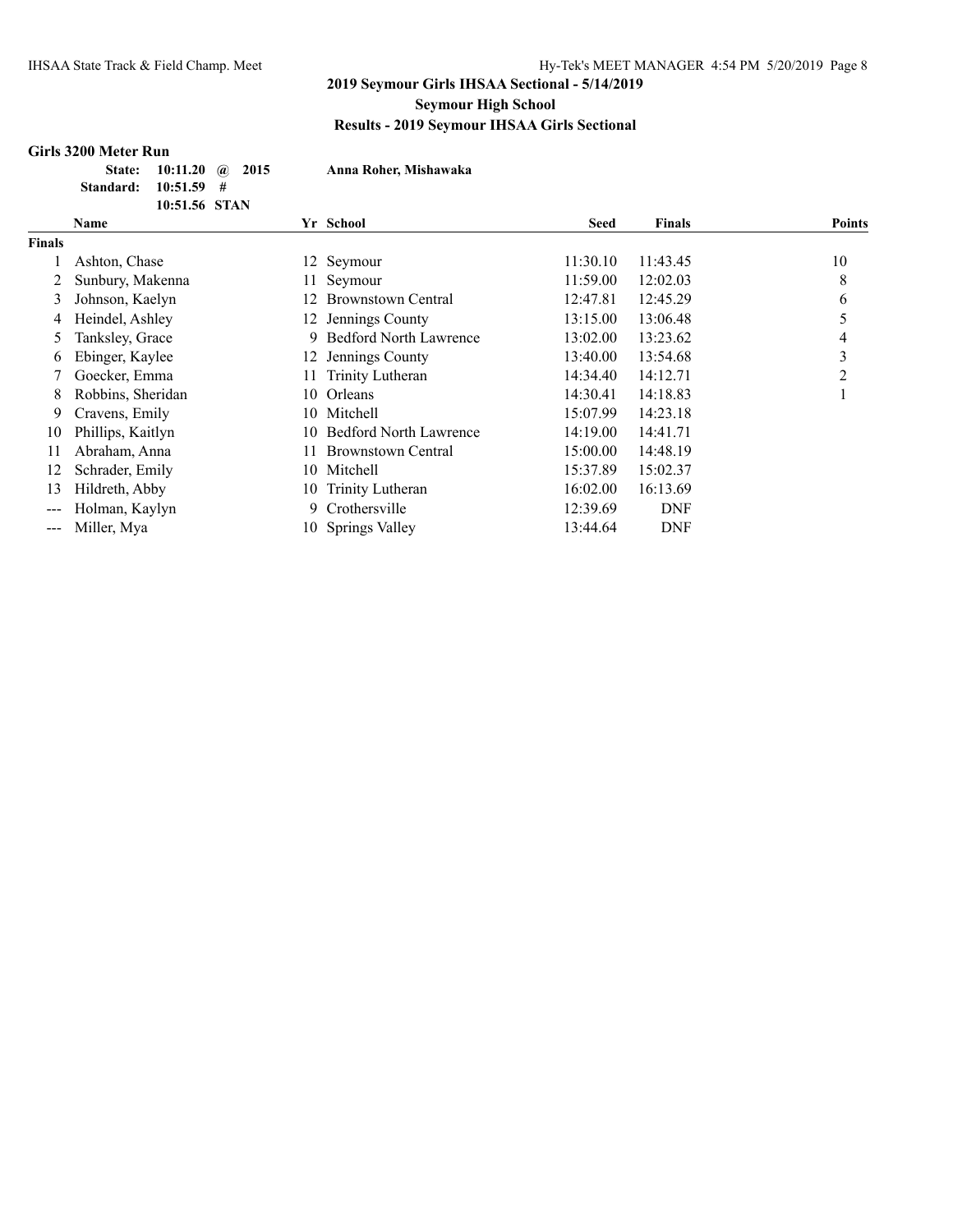#### **Girls 100 Meter Hurdles**

| State:    | 13.93 $\omega$ 2018 |  |
|-----------|---------------------|--|
| Standard: | $15.00 \#$          |  |
|           | <b>15.00 STAN</b>   |  |

**State: 13.93 @ 2018 Destiny Washington, Lake Central**

|                      | Name               |    | Yr School                     | <b>Seed</b> | <b>Prelims</b> | <b>H#</b>      |
|----------------------|--------------------|----|-------------------------------|-------------|----------------|----------------|
| <b>Preliminaries</b> |                    |    |                               |             |                |                |
|                      | Jasmine, Blais     | 12 | Mitchell                      | 17.24       | 17.36 Q        | 3              |
|                      | Reynolds, Caitlyn  | 12 | Springs Valley                | 16.02       | 17.60 Q        |                |
| 3                    | Skaggs, Lara       | 10 | Seymour                       | 16.93       | 17.70 Q        | 2              |
| 4                    | Avery, Dehart      | 12 | Seymour                       | 17.40       | 17.72 Q        |                |
| Ć.                   | Reitman, Andrea    | 12 | Jennings County               | 18.10       | 18.26 Q        | 2              |
| 6                    | Lewis, Avy         | 10 | Springs Valley                | 17.12       | 18.31 Q        | 3              |
|                      | Scott, Chelsea     | 10 | <b>Bedford North Lawrence</b> | 17.57       | $18.06$ q      |                |
| 8                    | Sarver, Jordyn     | 9. | Mitchell                      | 17.36       | $18.36$ q      | 2              |
| 9                    | Crulo-Rood, Gracie | 11 | <b>Bedford North Lawrence</b> | 18.04       | 18.37          | 3              |
| 10                   | Umpleby, Lauren    |    | 10 Paoli                      | 19.09       | 18.70          | 3              |
| 11                   | McBride, Kinsey    |    | 9 Paoli                       | 17.94       | 18.89          | 2              |
| 12                   | Foster, Izabelle   | 11 | Salem                         | 18.50       | 19.13          |                |
| 13                   | Bell, Maddie       | 12 | Trinity Lutheran              | 18.30       | 19.39          |                |
| 14                   | Caffee, Alexandrea | 12 | <b>Brownstown Central</b>     | 19.40       | 19.42          | 2              |
| 15                   | Quinlin, Cheyenne  | 9. | Salem                         | 19.30       | 20.03          | 3              |
| 16                   | Gillis, Karley     | 9. | Crothersville                 | 19.01       | 20.47          | 2              |
| 17                   | Kiarra, lakins     | 9. | Crothersville                 | 20.90       | 21.13          | $\overline{c}$ |
| 18                   | Stephenson, Taylor | 9. | West Washington               | 21.03       | 22.44          | 3              |
| 19                   | Waldo, Emily       | 11 | Jennings County               | 20.00       | 22.55          | 3              |
| 20                   | Klinge, Emma       | 9  | <b>Brownstown Central</b>     | 19.50       | 24.93          |                |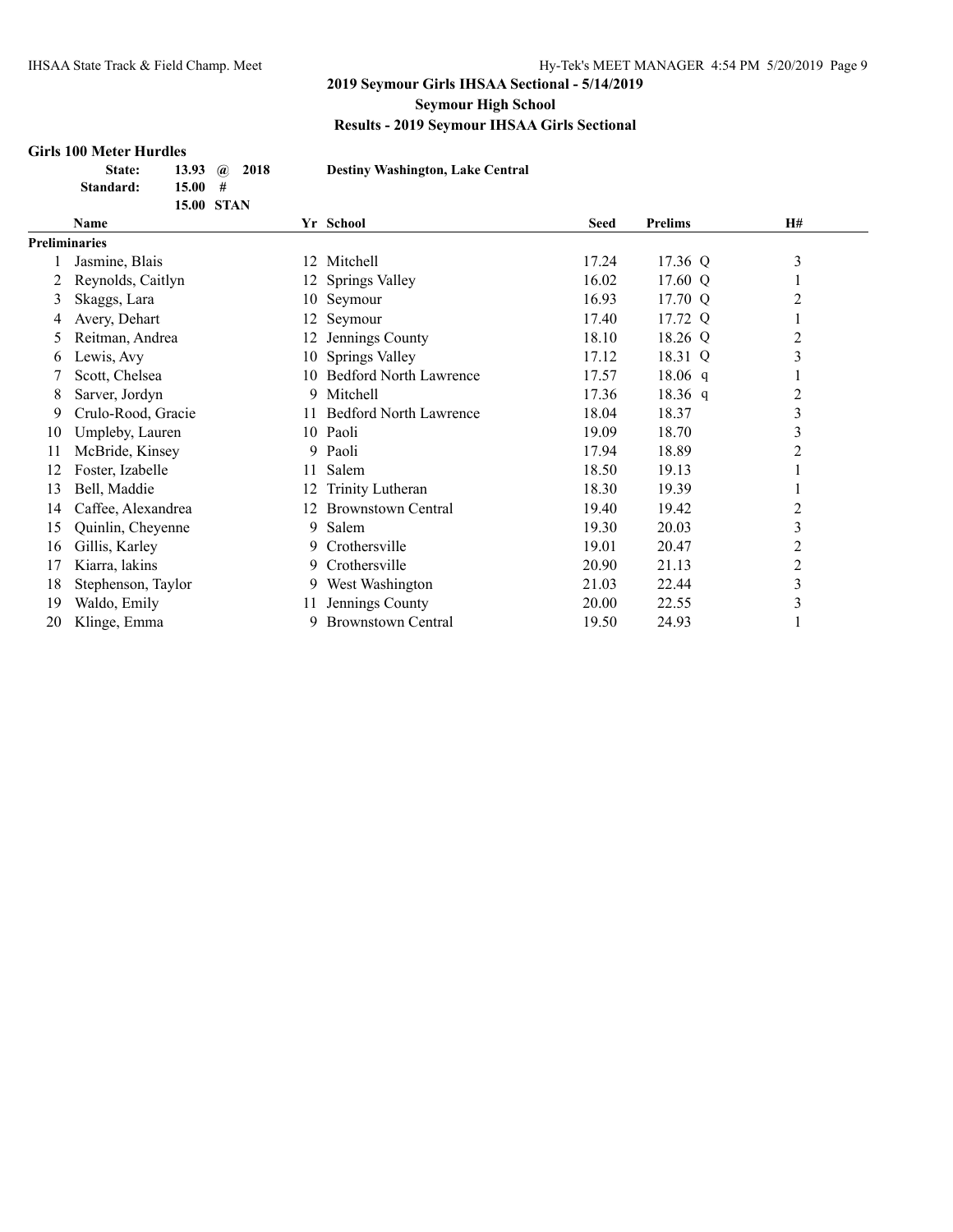#### **Girls 100 Meter Hurdles**

|               | 13.93<br>State:<br>15.00<br>Standard:<br><b>15.00 STAN</b> | 2018<br>$\mathbf{a}$<br># | <b>Destiny Washington, Lake Central</b> |                |               |               |
|---------------|------------------------------------------------------------|---------------------------|-----------------------------------------|----------------|---------------|---------------|
|               | <b>Name</b>                                                |                           | Yr School                               | <b>Prelims</b> | <b>Finals</b> | <b>Points</b> |
| <b>Finals</b> |                                                            |                           |                                         |                |               |               |
|               | Reynolds, Caitlyn                                          |                           | 12 Springs Valley                       | 17.60          | 16.15         | 10            |
|               | Skaggs, Lara                                               |                           | 10 Seymour                              | 17.70          | 16.86         | 8             |
| 3             | Jasmine, Blais                                             |                           | 12 Mitchell                             | 17.36          | 17.08         | 6             |
| 4             | Avery, Dehart                                              |                           | 12 Seymour                              | 17.72          | 17.36         | 4.50          |
| 4             | Lewis, Avy                                                 |                           | 10 Springs Valley                       | 18.31          | 17.36         | 4.50          |
| 6             | Scott, Chelsea                                             |                           | 10 Bedford North Lawrence               | 18.06          | 17.92         | 3             |
|               | Reitman, Andrea                                            |                           | 12 Jennings County                      | 18.26          | 18.24         | 2             |
| 8             | Sarver, Jordyn                                             | 9.                        | Mitchell                                | 18.36          | 18.28         |               |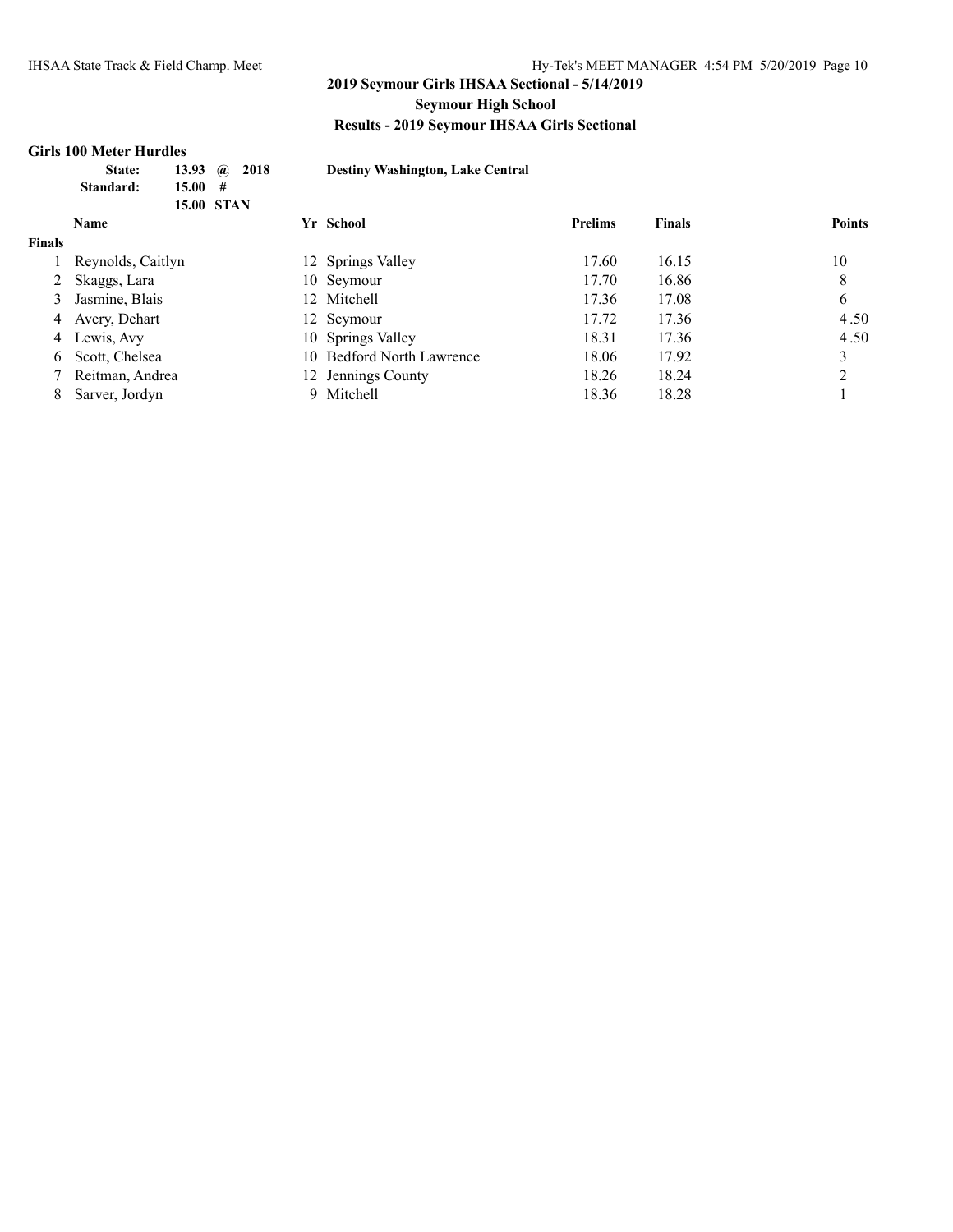## **Girls 300 Meter Hurdles**

| State:    | 41.36 $\omega$ 2014 |  |
|-----------|---------------------|--|
| Standard: | $45.32 \quad #$     |  |
|           | 45.32 STAN          |  |

**State: 41.36 @ 2014 Symone Black, Fort Wayne Concordia**

|        | Name                |     | Yr School                     | <b>Seed</b> | <b>Finals</b> | <b>H#</b> | Points         |
|--------|---------------------|-----|-------------------------------|-------------|---------------|-----------|----------------|
| Finals |                     |     |                               |             |               |           |                |
|        | Daugherty, Izabelle | 11  | Jennings County               | 46.90       | 47.65         | 3         | 10             |
|        | Reynolds, Caitlyn   | 12  | Springs Valley                | 48.60       | 48.55         | 3         | 8              |
| 3      | Griffitts, Hattie   | 12  | West Washington               | 49.84       | 49.82         | 3         | 6              |
| 4      | Lewis, Avy          |     | 10 Springs Valley             | 49.74       | 50.37         | 3         | 5              |
| 5      | McBride, Kinsey     | 9   | Paoli                         | 53.44       | 53.57         | 3         | 4              |
| 6      | Cook, Macie         |     | <b>Bedford North Lawrence</b> | 54.19       | 53.61         | 3         | 3              |
|        | Caffee, Alexandrea  | 12  | <b>Brownstown Central</b>     | 54.80       | 53.69         | 2         | $\overline{2}$ |
| 8      | Duncan, Taylor      | 9   | Mitchell                      | 56.61       | 53.71         | 2         |                |
| 9      | Brett, Kleber       |     | 12 Seymour                    | 53.88       | 54.00         | 3         |                |
| 10     | Plummer, Zoe        | 9   | Seymour                       | 55.45       | 54.41         | 2         |                |
| 11     | Reitman, Andrea     | 12. | Jennings County               | 54.60       | 55.06         | 2         |                |
| 12     | Sarver, Jordyn      | 9.  | Mitchell                      | 53.88       | 55.11         | 3         |                |
| 13     | Whitfield, Payton   | 9.  | Eastern (Pekin)               | 56.60       | 55.76         | 2         |                |
| 14     | Bell, Maddie        | 12  | Trinity Lutheran              | 57.90       | 55.80         |           |                |
| 15     | Scott, Chelsea      | 10  | <b>Bedford North Lawrence</b> | 57.41       | 56.59         | 2         |                |
| 16     | Foster, Izabelle    | 11  | Salem                         | 54.50       | 57.22         | 2         |                |
| 17     | Makayla, Helt       |     | Crothersville                 | 57.00       | 58.09         | 2         |                |
| 18     | Goecker, Emma       |     | Trinity Lutheran              | 1:00.09     | 58.85         |           |                |
| 19     | Trueblood, Karcyn   | 10  | <b>Brownstown Central</b>     | 1:11.00     | 1:07.01       |           |                |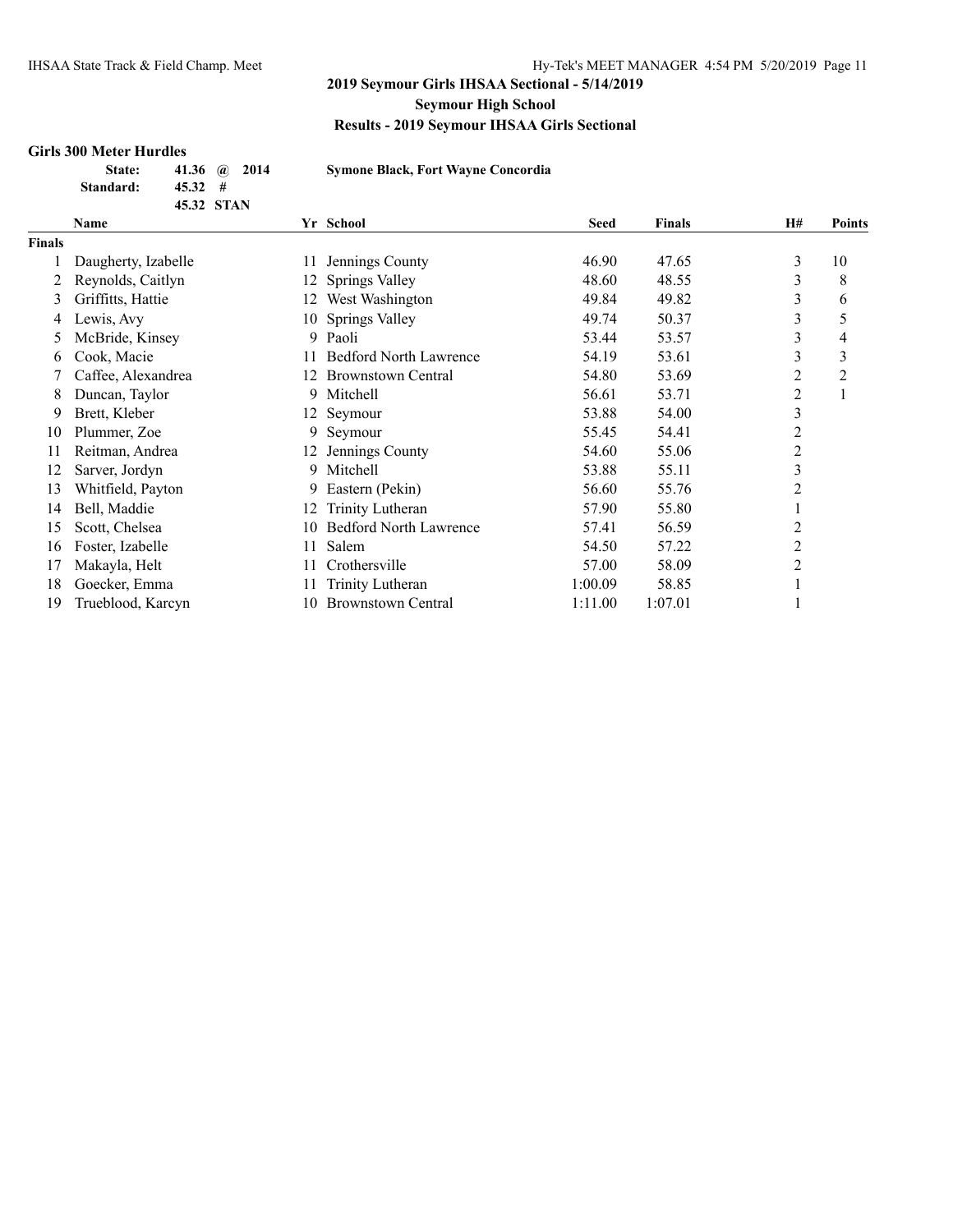#### **Girls 4x100 Meter Relay**

|           | State: 45.75 <i>a</i> 2003 |
|-----------|----------------------------|
| Standard: | 48.77#                     |
|           | 48.77 STAN                 |

 $\textbf{Fort Wayne Northern}$ **T. Adams, L. Rox, K. Carr, Z. Robinson**

|               | <b>Team</b>                                      | Relay                  | <b>Seed</b>               | <b>Finals</b>           | H#             | Points         |
|---------------|--------------------------------------------------|------------------------|---------------------------|-------------------------|----------------|----------------|
| <b>Finals</b> |                                                  |                        |                           |                         |                |                |
|               | Springs Valley                                   | $\mathbf{A}$           | 51.88                     | 52.00                   | $\overline{2}$ | 10             |
|               | 1) Lewis, Avy 10                                 | 2) land, Kennedy 9     | 3) Cooper, Allison 9      | 4) Reynolds, Caitlyn 12 |                |                |
|               | 5) Tucker, Sydney 11                             | 6) Gilmore, Yesenia 10 | 7) Roach, Bryanna 12      | 8) Stailey, Addison 11  |                |                |
| 2             | Mitchell                                         | A                      | 53.23                     | 52.98                   | $\overline{2}$ | 8              |
|               | 1) Jasmine, Blais 12                             | 2) Davis, Lauryn 11    | 3) Hudson, Bethany 12     | 4) Lagle, Olivia 12     |                |                |
|               | 5) Sarver, Jordyn 9                              | 6) Duncan, Taylor 9    |                           |                         |                |                |
| 3             | Seymour                                          | $\mathbf{A}$           | 54.29                     | 53.13                   | $\overline{2}$ | 6              |
|               | 1) Miller, Jamya 10                              | 2) Snider, Jalen 12    | 3) Maschino, Kaleigh 10   | 4) Plummer, Zoe 9       |                |                |
|               | 5) Ellis, Kiertsyn 9                             | 6) Avery, Dehart 12    | 7) Harpe, Hayley 9        |                         |                |                |
| 4             | <b>Brownstown Central</b>                        | A                      | 53.44                     | 53.27                   | 2              | 5              |
|               | 1) Winks, Emma 11                                | 2) Darlage, Keeli 11   | 3) Snodgrass, Brooklyn 12 | 4) Wischmeier, Kylee 11 |                |                |
|               | 5) Schroer, Ashley 11                            | 6) Klinge, Emma 9      | 7) Caffee, Alexandrea 12  | 8) McCormick, Kaitlyn 9 |                |                |
| 5             | <b>Bedford North Lawrence</b>                    | $\mathsf{A}$           | 53.53                     | 53.97                   | 2              | 4              |
|               | 1) Cain, Ethaney 9                               | 2) Clark, Chesney 9    | 3) Woods, Sylvia 12       | 4) Steel, Lindley 9     |                |                |
|               | 5) Cook, Macie 11                                |                        |                           |                         |                |                |
| 6             | Paoli                                            | $\mathbf{A}$           | 53.44                     | 54.06                   | $\overline{2}$ | 3              |
|               | 1) Radcliff, Julie 9                             | 2) Warren, Alyssa 10   | 3) McBride, Kinsey 9      | 4) McBride, Kacey 9     |                |                |
|               | 5) McDonald, Madelyn Maddy 11 6) Walls, Gracie 9 |                        | 7) Seals, Lili 10         |                         |                |                |
|               | Jennings County                                  | A                      | 55.80                     | 55.10                   | $\overline{2}$ | $\overline{2}$ |
|               | 1) Hyden, Riley 10                               | 2) Sporleder, Paris 9  | 3) Maschino, Laremie 12   | 4) Sea, Heather 10      |                |                |
|               | 5) Davis, Trea 9                                 | 6) Kirchner, Grace 9   | 7) Burchell, Lillian 9    | 8) Reitman, Andrea 12   |                |                |
| 8             | Eastern (Pekin)                                  | $\overline{A}$         | 54.20                     | 56.14                   | 2              | 1              |
|               | 1) Jeter, McKenna 9                              | 2) Whitfield, Payton 9 | 3) Sowder, Olivia 11      | 4) Mount, Kassey 9      |                |                |
|               | 5) Anderson, Grace 9                             |                        |                           |                         |                |                |
| 9             | Salem                                            | $\mathbf{A}$           | 57.40                     | 57.00                   | 1              |                |
|               | 1) Tomlinson, Hope 11                            | 2) Foster, Izabelle 11 | 3) Stephenson, Ashley 10  | 4) Brown, Kylie 11      |                |                |
|               | 5) Noel, Natalie 9                               | 6) Glass, Kailey 9     |                           |                         |                |                |
| 10            | <b>Trinity Lutheran</b>                          | $\overline{A}$         | 56.80                     | 57.21                   | 1              |                |
|               | 1) Matthews, Mary 11                             | 2) McCammon, Paige 9   | 3) Lindroth, Mya 9        | 4) Bell, Maddie 12      |                |                |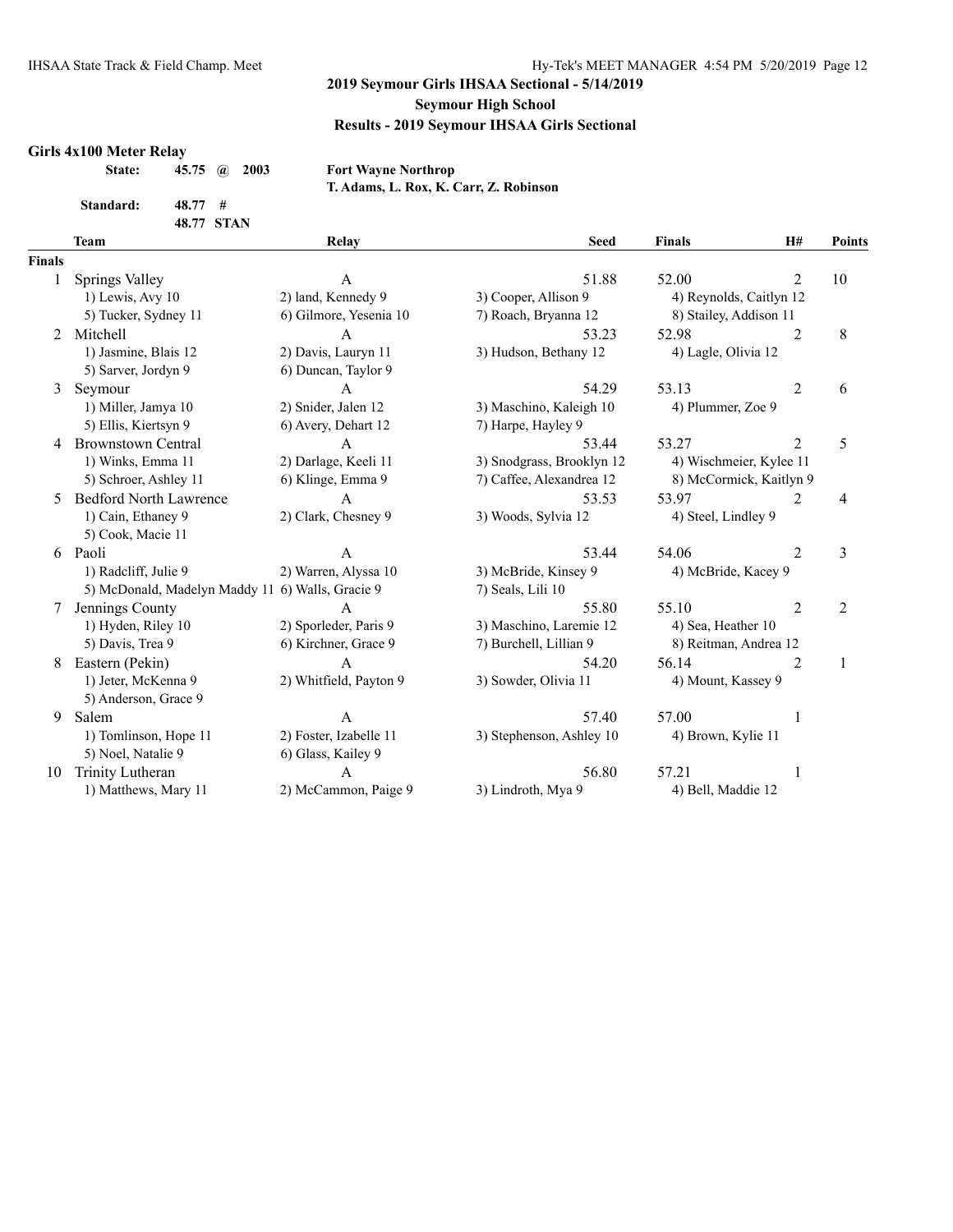#### **Girls 4x400 Meter Relay**

| 3:47.37 $\omega$ 2011<br>State: |
|---------------------------------|
|---------------------------------|

**State: 3:47.37 @ 2011 Lawrence North**

**M. Brooks, A. Franklin, A. Spencer, C. Miller**

**Standard: 3:57.25 #**

| 3:57.25 STAN  |                               |                         |                           |                         |                           |                |
|---------------|-------------------------------|-------------------------|---------------------------|-------------------------|---------------------------|----------------|
|               | <b>Team</b>                   | Relay                   | <b>Seed</b>               | <b>Finals</b>           | H#                        | <b>Points</b>  |
| <b>Finals</b> |                               |                         |                           |                         |                           |                |
|               | Springs Valley                | $\mathsf{A}$            | 4:27.00                   | 4:20.14                 | $\overline{2}$            | 10             |
|               | 1) land, Kennedy 9            | 2) Reynolds, Caitlyn 12 | $3)$ Lewis, Avy 10        | 4) Gilmore, Yesenia 10  |                           |                |
|               | 5) Land, Charleigh 11         | 6) Mahan, Jessalyn 9    | 7) Cooper, Allison 9      | 8) Warren, Kailyn 10    |                           |                |
| 2             | Jennings County               | A                       | 4:25.60                   | 4:22.59                 | $\overline{2}$            | 8              |
|               | 1) Henney, Patricia 12        | 2) Byford, Baylee 11    | 3) Sea, Heather 10        |                         | 4) Sproles, Samantha 10   |                |
|               | 5) Hyden, Riley 10            | 6) Stearns, Halle 11    | 7) Waldo, Emily 11        |                         | 8) Daugherty, Izabelle 11 |                |
| 3             | Mitchell                      | A                       | 4:25.30                   | 4:23.48                 | 2                         | 6              |
|               | 1) Jasmine, Blais 12          | 2) Hudson, Bethany 12   | 3) Davis, Lauryn 11       | 4) Lagle, Olivia 12     |                           |                |
|               | 5) Zeeks, Lily 9              | 6) Young, Chloe 10      |                           |                         |                           |                |
| 4             | Seymour                       | A                       | 4:23.42                   | 4:25.62                 | $\overline{2}$            | 5              |
|               | 1) Jessica, Blevins 12        | 2) Fingerhut, Mirja 11  | 3) Ashton, Chase 12       | 4) Harpe, Hayley 9      |                           |                |
|               | 5) Jacobi, Samantha 9         | 6) Fee, Makenna 12      | 7) Hougland, Elizabeth 11 | 8) Brett, Kleber 12     |                           |                |
| 5             | <b>Bedford North Lawrence</b> | $\mathsf{A}$            | 4:21.53                   | 4:30.08                 | $\overline{2}$            | 4              |
|               | 1) Clark, Chesney 9           | 2) Webb, Jillian 9      | 3) Moore, Makena 10       | 4) Cain, Ethaney 9      |                           |                |
|               | 5) Steel, Lindley 9           | 6) Cook, Macie 11       |                           |                         |                           |                |
| 6             | <b>Brownstown Central</b>     | $\overline{A}$          | 4:38.40                   | 4:38.88                 | $\mathfrak{D}$            | 3              |
|               | 1) Caffee, Alexandrea 12      | 2) Yeadon, Jazzlynn 9   | 3) Koch, Emily 11         |                         | 4) Wischmeier, Kylee 11   |                |
|               | 5) Drake, Shauna 12           | 6) Schroer, Ashley 11   | 7) Klinge, Emma 9         |                         | 8) McCormick, Kaitlyn 9   |                |
| 7             | Salem                         | $\overline{A}$          | 4:53.00                   | 4:54.58                 | 2                         | $\overline{2}$ |
|               | 1) Warren, Brianna 12         | 2) Foster, Izabelle 11  | 3) Stephenson, Ashley 10  | 4) Ezzell, Katherine 10 |                           |                |
|               | 5) Heavin, Ella 9             | 6) Kemp, Halle 9        | 7) Noel, Natalie 9        | 8) Lyles, Mazie 10      |                           |                |
| 8             | Trinity Lutheran              | $\overline{A}$          | 4:45.00                   | 4:57.66                 | $\overline{2}$            | 1              |
|               | 1) Bingham, Ruthie 9          | 2) Goecker, Emma 11     | 3) Lindroth, Mya 9        | 4) Miller, Kaelyn 9     |                           |                |
| 9             | Crothersville                 | $\overline{A}$          | 4:58.94                   | 5:10.78                 |                           |                |
|               | 1) Hensley, Piper 12          | 2) Wilson, Grace 10     | 3) Makayla, Helt 11       | 4) Lewis, Isabell 11    |                           |                |

5) Plasse, Ella 9 10 West Washington A 6:01.00 5:33.91 1

5) Kernaghan, Hannah 10 6) Stephenson, Taylor 9

1) Guetig, Riley 12 2) Colon-Tripp, Angel 9 3) Guetig, Molly 10 4) Griffitts, Hattie 12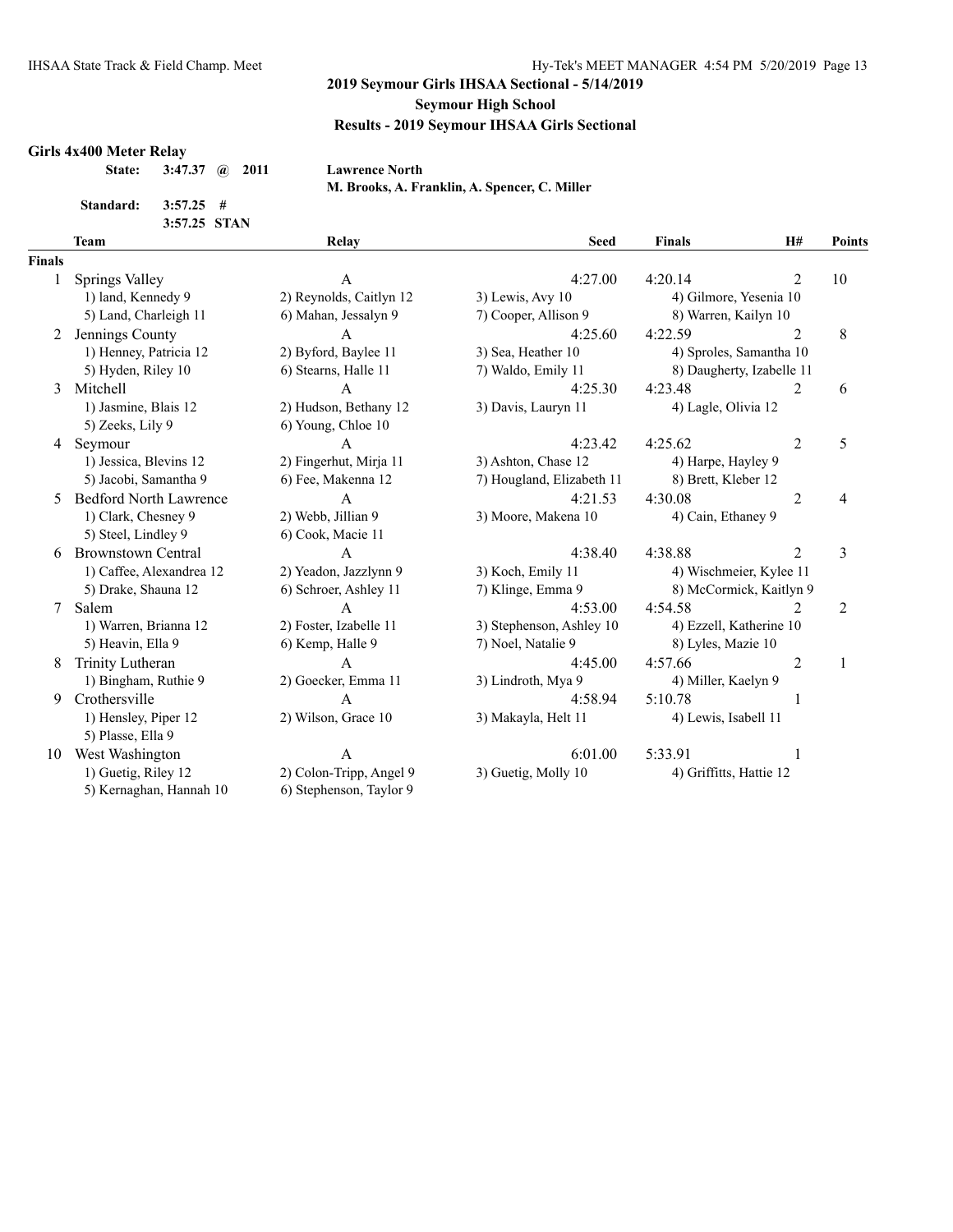#### **Girls 4x800 Meter Relay**

| <b>State:</b> | 8:53.74 $\omega$ 2013 |  |  |
|---------------|-----------------------|--|--|
|---------------|-----------------------|--|--|

 $\textbf{Eastern}$  (Greentown)

**Standard: 9:24.46 #**

**9:24.46 STAN**

| S. Sprinkles, S. Wagner, B. Neely, B. Neely |  |  |  |  |
|---------------------------------------------|--|--|--|--|
|---------------------------------------------|--|--|--|--|

|               | <b>Team</b>                   | Relay                     | <b>Seed</b>               | <b>Finals</b>           | <b>Points</b>  |
|---------------|-------------------------------|---------------------------|---------------------------|-------------------------|----------------|
| <b>Finals</b> |                               |                           |                           |                         |                |
|               | Seymour                       | $\mathbf{A}$              | 10:18.94                  | 10:14.19                | 10             |
|               | 1) Ashton, Chase 12           | 2) Brett, Kleber 12       | 3) Jacobi, Samantha 9     | 4) Sunbury, Makenna 11  |                |
|               | 5) East, Emilee 9             | 6) Hougland, Elizabeth 11 | 7) Mansfield, Courtney 12 | 8) Sunbury, Lillian 9   |                |
| 2             | Jennings County               | $\overline{A}$            | 10:45.00                  | 10:31.64                | 8              |
|               | 1) Morrison, Emma 11          | 2) Henney, Patricia 12    | 3) Byford, Baylee 11      | 4) Heindel, Ashley 12   |                |
|               | 5) Kirchner, Grace 9          | 6) Wahlman, Elizabeth 10  | 7) Watts, Kayla 9         | 8) Sea, Heather 10      |                |
|               | <b>Bedford North Lawrence</b> | $\mathbf{A}$              | 10:53.12                  | 10:46.20                | 6              |
|               | 1) Moore, Makena 10           | 2) Roberts, Myra 10       | 3) Tanksley, Grace 9      | 4) Spence, Autumn 10    |                |
|               | 5) Patton, Ursula 10          | 6) Phillips, Kaitlyn 10   |                           |                         |                |
| 4             | Crothersville                 | $\mathbf{A}$              | 11:25.00                  | 11:17.84                | 5              |
|               | 1) Hensley, Piper 12          | 2) Holman, Kaylyn 9       | 3) Wilson, Grace 10       | 4) Makayla, Helt 11     |                |
| 5.            | <b>Brownstown Central</b>     | $\mathsf{A}$              | 11:13.89                  | 11:18.09                | 4              |
|               | 1) Johnson, Kaelyn 12         | 2) Drake, Shauna 12       | 3) Garland, Grace 11      | 4) Hehman, Halle 11     |                |
|               | 5) Winks, Emma 11             | 6) Abraham, Anna 11       | 7) Trueblood, Karcyn 10   | 8) Wischmeier, Kylee 11 |                |
| 6             | Springs Valley                | $\mathbf{A}$              | 11:29.84                  | 11:43.38                | 3              |
|               | 1) Land, Charleigh 11         | 2) Mahan, Jessalyn 9      | 3) Brown, Fantasy 11      | 4) Miller, Mya 10       |                |
|               | 5) Walls, Emma 10             | 6) Denbo, Emma 11         | 7) Pendley, Emily 12      |                         |                |
| 7             | Salem                         | $\mathsf{A}$              | 11:40.00                  | 11:52.55                | $\overline{2}$ |
|               | 1) Warren, Brianna 12         | 2) Lyles, Mazie 10        | 3) Ezzell, Katherine 10   | 4) Heavin, Ella 9       |                |
|               | 5) Foster, Taylor 11          |                           |                           |                         |                |
| 8             | Paoli                         | $\mathbf{A}$              | 12:11.00                  | 12:05.19                | 1              |
|               | 1) Umpleby, Rachel 12         | 2) Albertson, Hannah 9    | 3) Kanz, Sarah 11         | 4) Lee, Kyla 11         |                |
|               | 5) Workman, Elizabeth 10      | 6) Gehl, Paige 10         |                           |                         |                |
| 9             | Mitchell                      | $\mathbf{A}$              | 12:06.50                  | 12:10.33                |                |
|               | 1) Embry, Abby 10             | 2) Cravens, Emily 10      | 3) Wilson, Lauren 12      | 4) Young, Chloe 10      |                |
|               | 5) Schrader, Emily 10         | 6) Tillette, Jaelynn 9    |                           |                         |                |
| 10            | West Washington               | $\overline{A}$            | 13:00.00                  | 13:54.57                |                |
|               | 1) Guetig, Riley 12           | 2) Colon-Tripp, Angel 9   | 3) Guetig, Molly 10       | 4) Kernaghan, Hannah 10 |                |
|               | 5) Johnston, Caitlyn 10       | 6) Stephenson, Taylor 9   | 7) Griffitts, Hattie 12   |                         |                |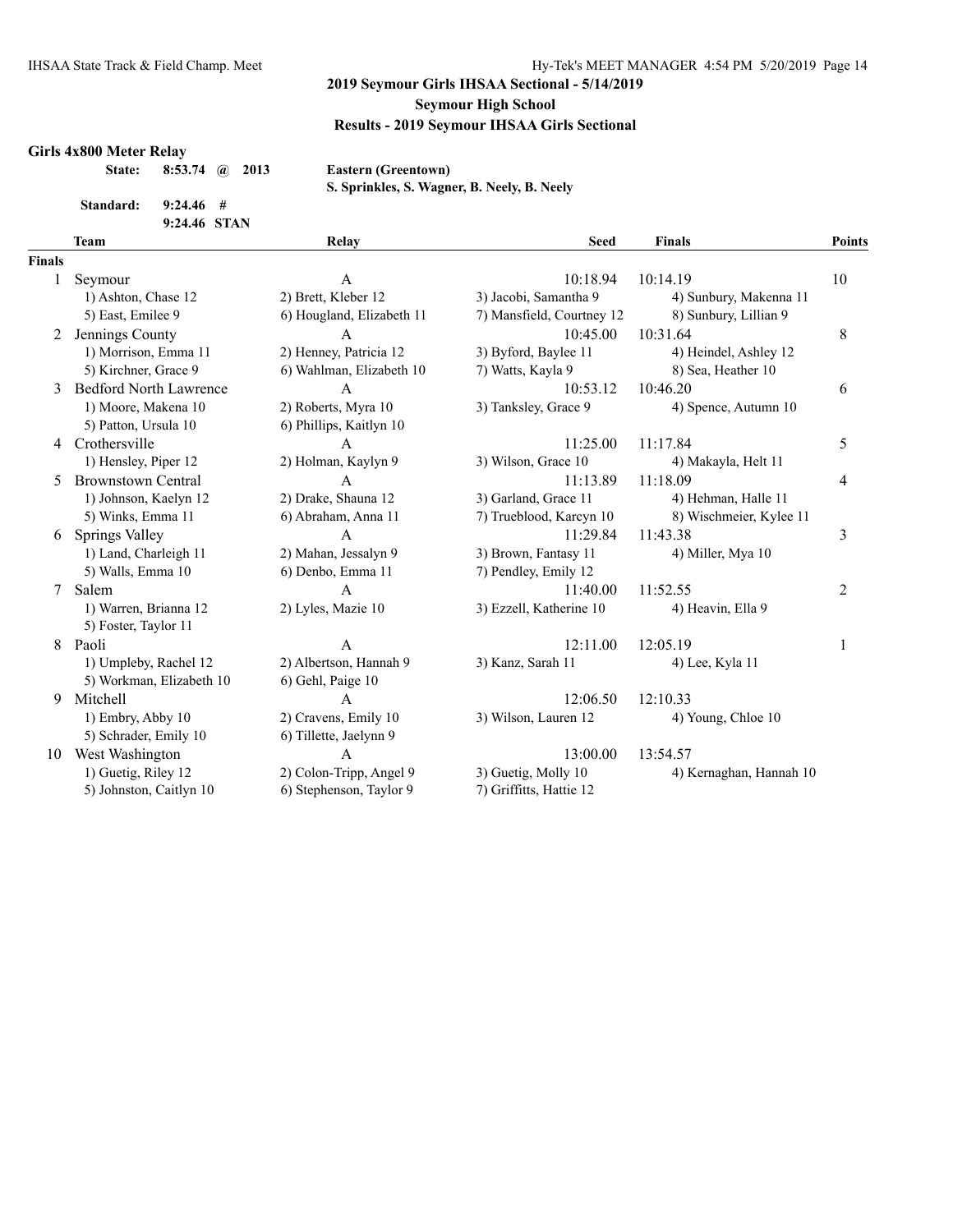# **Girls High Jump**

| ли 13 тиги очшр |               |      |                          |
|-----------------|---------------|------|--------------------------|
| State:          | 6-00 $\omega$ | 1985 | Angela Bradburn, Norwell |
| Standard:       | 5-04.50       | - #  |                          |
|                 | 5-04.50 STAN  |      |                          |

|                   | Name               |     | Yr School                     | <b>Seed</b> | <b>Finals</b>              | <b>Points</b> |
|-------------------|--------------------|-----|-------------------------------|-------------|----------------------------|---------------|
| <b>Finals</b>     |                    |     |                               |             |                            |               |
|                   | McCormick, Jewel   |     | 11 Springs Valley             | 5-03.00     | <b>STAN</b><br>$5-05.00$ # | 10            |
|                   | Jasmine, Blais     |     | 12 Mitchell                   | $5-02.00$   | $5-01.00$                  | 8             |
| 3                 | Stephenson, Ashley |     | 10 Salem                      | $5 - 00.00$ | $4 - 10.00$                | 6             |
| 4                 | Kennadi, Lakins    | 9   | Crothersville                 | $4 - 10.00$ | $J4-10.00$                 | 4.50          |
| 4                 | Skaggs, Lara       |     | 10 Seymour                    | $4 - 10.00$ | $J4-10.00$                 | 4.50          |
| 6                 | McBride, Kinsey    | 9   | Paoli                         | 4-08.00     | $J4-10.00$                 | 3             |
|                   | Scott, Chelsea     |     | 10 Bedford North Lawrence     | $5 - 00.00$ | $4 - 08.00$                |               |
|                   | Davis, Trea        | 9.  | Jennings County               | $4 - 10.00$ | $4 - 08.00$                |               |
|                   | Duncan, Taylor     | 9   | Mitchell                      | 4-08.00     | $4 - 08.00$                |               |
| 10                | Sea, Heather       | 10  | Jennings County               | $4 - 10.00$ | J4-08.00                   |               |
| 11                | Koch, Emily        | 11. | <b>Brownstown Central</b>     | $4 - 06.00$ | $4 - 06.00$                |               |
| 11                | Seals, Lili        |     | 10 Paoli                      | $5 - 00.00$ | $4 - 06.00$                |               |
| 13                | Ritz, Megan        |     | 12 Seymour                    | $4 - 02.00$ | J4-06.00                   |               |
| $\qquad \qquad -$ | Moore, Makena      | 10. | <b>Bedford North Lawrence</b> | $4 - 06.00$ | NH                         |               |
| $\qquad \qquad -$ | Lawrence, Paige    | 9   | Trinity Lutheran              | $4 - 05.00$ | <b>NH</b>                  |               |
| $---$             | Warren, Kailyn     |     | 10 Springs Valley             | 4-06.00     | NH                         |               |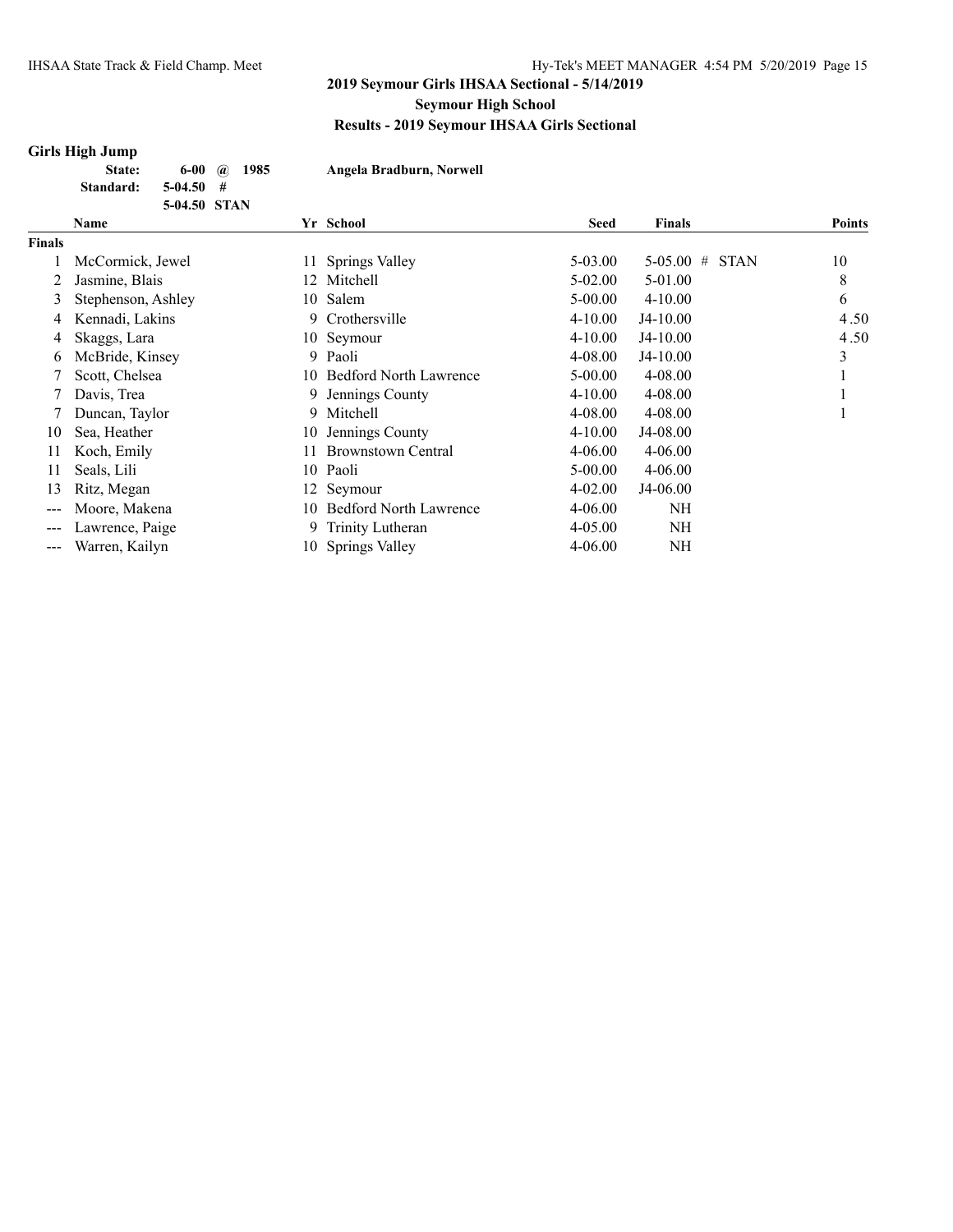# **Girls Pole Vault**

| El |
|----|
|    |
|    |
|    |

**State: 13-06.25 @ 2009 Ellie McCardwell, Pendleton Heights**

|                                                                                                                                                                                                                                                                                                                                                                                              | Name                |     | Yr School                     | <b>Seed</b> | <b>Finals</b> | <b>Points</b> |
|----------------------------------------------------------------------------------------------------------------------------------------------------------------------------------------------------------------------------------------------------------------------------------------------------------------------------------------------------------------------------------------------|---------------------|-----|-------------------------------|-------------|---------------|---------------|
| <b>Finals</b>                                                                                                                                                                                                                                                                                                                                                                                |                     |     |                               |             |               |               |
|                                                                                                                                                                                                                                                                                                                                                                                              | Olesh, Margaret     |     | 11 Eastern (Pekin)            | 10-00.00    | $9 - 03.00$   | 10            |
| 2                                                                                                                                                                                                                                                                                                                                                                                            | Avery, Dehart       |     | 12 Seymour                    | 8-06.00     | $J9-03.00$    | 8             |
| 3                                                                                                                                                                                                                                                                                                                                                                                            | Snodgrass, Brooklyn |     | 12 Brownstown Central         | $9 - 00.00$ | $9 - 00.00$   | 6             |
| 4                                                                                                                                                                                                                                                                                                                                                                                            | Skaggs, Lara        |     | 10 Seymour                    | 8-06.00     | 8-00.00       |               |
|                                                                                                                                                                                                                                                                                                                                                                                              | Simms, Mia          | 11  | Jennings County               | 8-00.00     | 7-06.00       | 3.50          |
|                                                                                                                                                                                                                                                                                                                                                                                              | Hughes, Jacy        | 12. | <b>Bedford North Lawrence</b> | 8-06.00     | $7 - 06.00$   | 3.50          |
|                                                                                                                                                                                                                                                                                                                                                                                              | Stearns, Halle      | 11. | Jennings County               | 8-00.00     | $J7-06.00$    | 2             |
| $\frac{1}{2} \frac{1}{2} \frac{1}{2} \frac{1}{2} \frac{1}{2} \frac{1}{2} \frac{1}{2} \frac{1}{2} \frac{1}{2} \frac{1}{2} \frac{1}{2} \frac{1}{2} \frac{1}{2} \frac{1}{2} \frac{1}{2} \frac{1}{2} \frac{1}{2} \frac{1}{2} \frac{1}{2} \frac{1}{2} \frac{1}{2} \frac{1}{2} \frac{1}{2} \frac{1}{2} \frac{1}{2} \frac{1}{2} \frac{1}{2} \frac{1}{2} \frac{1}{2} \frac{1}{2} \frac{1}{2} \frac{$ | McCormick, Kaitlyn  | 9   | <b>Brownstown Central</b>     | $6 - 00.00$ | NΗ            |               |
| $\frac{1}{2} \frac{1}{2} \frac{1}{2} \frac{1}{2} \frac{1}{2} \frac{1}{2} \frac{1}{2} \frac{1}{2} \frac{1}{2} \frac{1}{2} \frac{1}{2} \frac{1}{2} \frac{1}{2} \frac{1}{2} \frac{1}{2} \frac{1}{2} \frac{1}{2} \frac{1}{2} \frac{1}{2} \frac{1}{2} \frac{1}{2} \frac{1}{2} \frac{1}{2} \frac{1}{2} \frac{1}{2} \frac{1}{2} \frac{1}{2} \frac{1}{2} \frac{1}{2} \frac{1}{2} \frac{1}{2} \frac{$ | Crulo-Rood, Gracie  |     | <b>Bedford North Lawrence</b> | $6 - 06.00$ | NH            |               |
|                                                                                                                                                                                                                                                                                                                                                                                              | --- Lyles, Mazie    |     | 10 Salem                      | 7-06.00     | NΗ            |               |
|                                                                                                                                                                                                                                                                                                                                                                                              | --- Pellman, Amelia | 11  | Salem                         | 7-06.00     | NΗ            |               |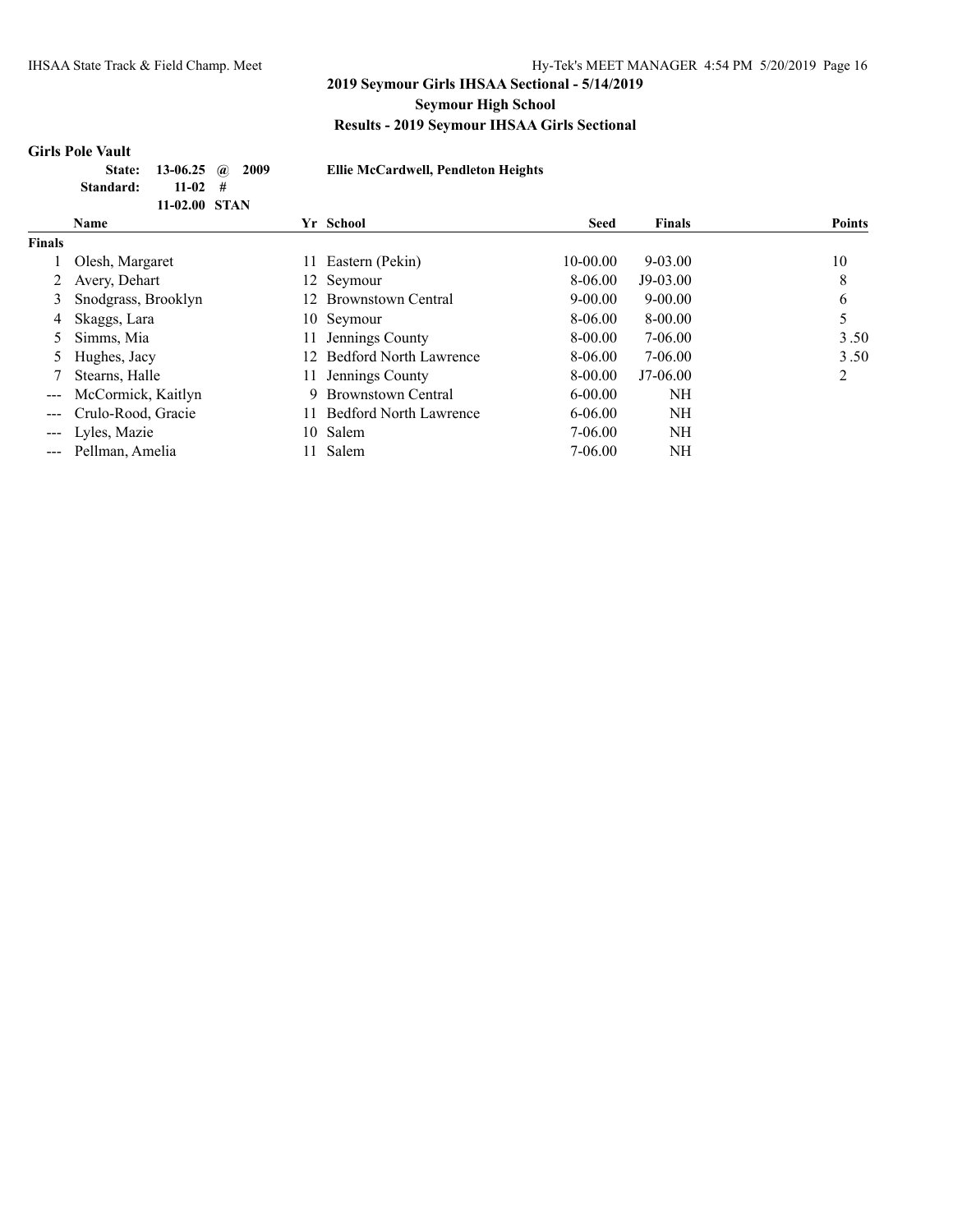#### **Girls Long Jump**

| State:               | $20-04$ (a) 1986 |  |
|----------------------|------------------|--|
| Standard: 17-08.25 # |                  |  |
|                      | 17-08.25 STAN    |  |

**State: 20-04 @ 1986 Tonya Sedwick, Jeffersonville**

|        | Name               |    | Yr School                     | Seed     | <b>Finals</b> | <b>H#</b>      | <b>Points</b> |
|--------|--------------------|----|-------------------------------|----------|---------------|----------------|---------------|
| Finals |                    |    |                               |          |               |                |               |
|        | Jeter, McKenna     | 9  | Eastern (Pekin)               | 16-11.00 | 16-09.00      |                | 10            |
| 2      | Sproles, Samantha  | 10 | Jennings County               | 17-04.00 | 16-08.00      |                | 8             |
| 3      | Skaggs, Lara       | 10 | Seymour                       | 15-04.50 | 16-03.25      |                | 6             |
| 4      | Steel, Lindley     | 9  | <b>Bedford North Lawrence</b> | 14-03.75 | 15-09.50      |                | 5             |
| 5      | Webb, Jillian      | 9  | <b>Bedford North Lawrence</b> | 15-08.00 | 15-04.00      |                | 4             |
| 6      | Saliba, Lily       | 9  | Orleans                       | 15-02.25 | 15-02.00      |                | 2.50          |
| 6      | Yeadon, Jazzlynn   | 9. | Brownstown Central            | 15-04.75 | 15-02.00      |                | 2.50          |
| 8      | Jessica, Blevins   | 12 | Seymour                       | 14-06.00 | 15-00.00      |                |               |
| 9      | Darlage, Keeli     | 11 | <b>Brownstown Central</b>     | 14-01.75 | 14-05.00      |                |               |
| 10     | Sporleder, Paris   | 9  | Jennings County               | 13-08.00 | 14-01.75      | 2              |               |
| 11     | McBride, Kacey     | 9  | Paoli                         | 16-02.50 | 14-00.50      |                |               |
| 12     | Stailey, Addison   | 11 | Springs Valley                | 13-10.00 | 13-09.00      | 2              |               |
| 13     | Stephenson, Ashley | 10 | Salem                         | 14-02.00 | 13-04.00      |                |               |
| 14     | Tomlinson, Hope    | 11 | Salem                         | 13-10.00 | 13-02.00      | 2              |               |
| 15     | Sowder, Olivia     | 11 | Eastern (Pekin)               | 14-01.00 | 13-01.00      | $\overline{c}$ |               |
| 16     | Lindroth, Mya      | 9  | Trinity Lutheran              | 13-04.00 | 12-10.50      | 2              |               |
| 17     | Radcliff, Julie    | 9  | Paoli                         | 13-10.75 | 12-09.00      | $\overline{c}$ |               |
| 18     | Matthews, Mary     | 11 | Trinity Lutheran              | 12-07.00 | 12-06.00      | 2              |               |
| 19     | Marshek, Teagan    | 11 | Mitchell                      | 12-07.00 | 12-02.50      | $\overline{2}$ |               |
| 20     | Embry, Abby        | 10 | Mitchell                      | 12-05.00 | 11-10.50      | 2              |               |
| ---    | Cooper, Allison    | 9  | Springs Valley                | 14-02.00 | <b>FOUL</b>   |                |               |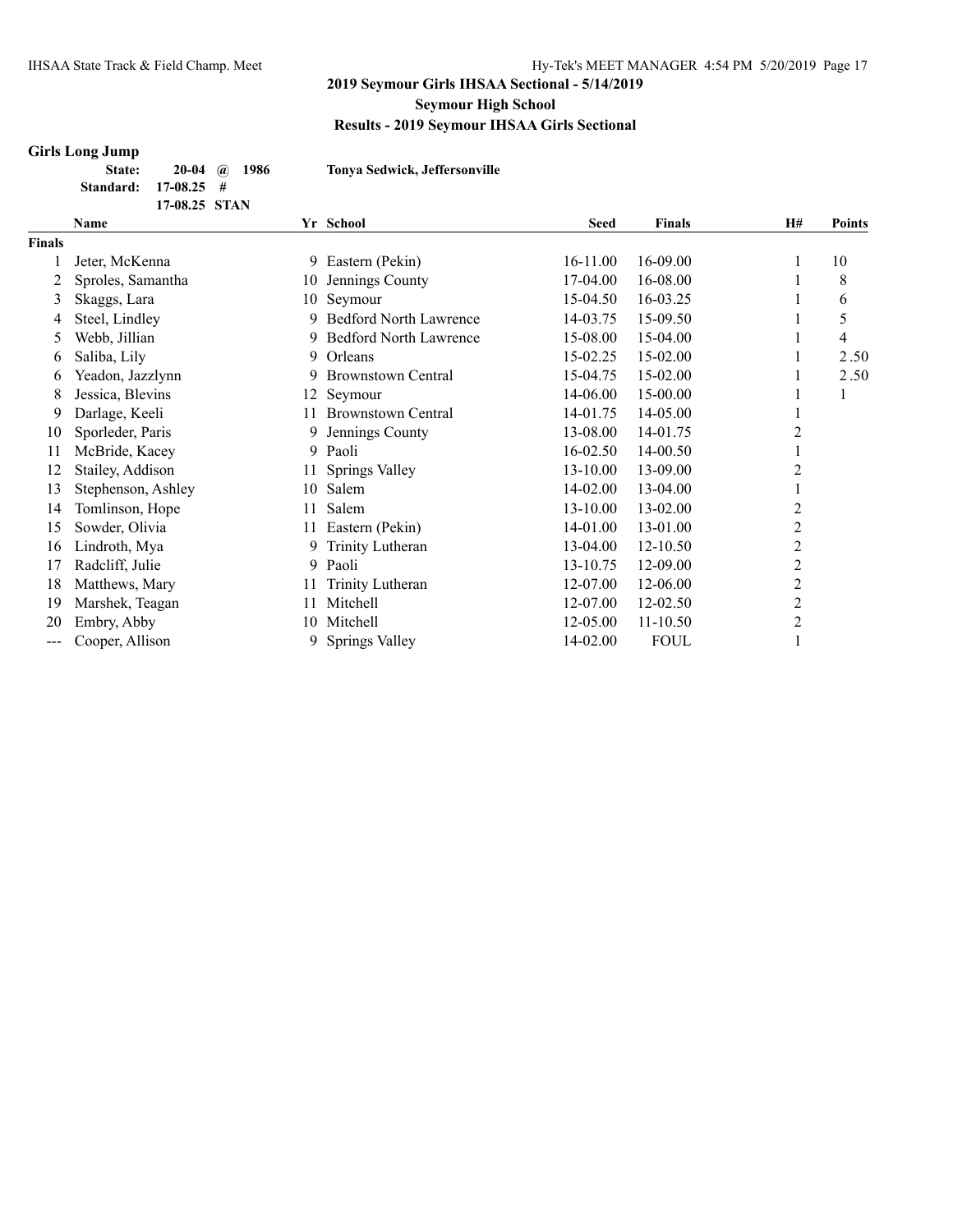#### **Girls Shot Put**

**State: 50-09 @ 2011 Tori Bliss, Portage 40-08.50 STAN**

|               | <b>Name</b>        |     | Yr School                     | <b>Seed</b>  | <b>Finals</b> |             | H#             | <b>Points</b> |  |
|---------------|--------------------|-----|-------------------------------|--------------|---------------|-------------|----------------|---------------|--|
| <b>Finals</b> |                    |     |                               |              |               |             |                |               |  |
|               | Truesdell, Kayla   | 12  | Jennings County               | $45 - 00.00$ | 40-09.25      | <b>STAN</b> | 2              | 10            |  |
| 2             | Schroer, Ashley    | 11  | <b>Brownstown Central</b>     | 38-06.00     | 36-11.25      |             | 2              | 8             |  |
| 3             | Molly, Lambrecht   | 11. | <b>Bedford North Lawrence</b> | 33-01.75     | 35-02.25      |             | $\overline{c}$ | 6             |  |
| 4             | Maschino, MaKenna  | 10  | Jennings County               | 31-07.00     | 32-11.50      |             | 2              | 5             |  |
| 5             | Hudson, Annaliese  | 10  | <b>Bedford North Lawrence</b> | 29-07.25     | 30-08.00      |             | 2              | 4             |  |
| 6             | Passmore, Ally     | 12  | Mitchell                      | 30-10.00     | 30-04.50      |             | 2              | 3             |  |
|               | Brown, Kylie       | 11  | Salem                         | 29-10.00     | 30-02.50      |             | 2              | 2             |  |
| 8             | Acuff, Aerienne    | 10  | Springs Valley                | 31-02.00     | 30-02.00      |             | $\overline{c}$ |               |  |
| 9             | Cruz, Abyela       | 11  | Springs Valley                | 27-02.00     | 28-04.25      |             |                |               |  |
| 10            | Thomas, Hayley     | 12  | <b>Brownstown Central</b>     | 32-08.00     | 27-06.00      |             | 2              |               |  |
| 11            | Reynolds, Shea     | 10  | Crothersville                 | 28-06.00     | 27-04.00      |             | 2              |               |  |
| 12            | Rutherford, Lauren | 11  | Paoli                         | 30-05.00     | 27-02.75      |             | 2              |               |  |
| 13            | Trujillo, Ashley   | 11  | Seymour                       | 27-05.00     | 26-10.50      |             |                |               |  |
| 14            | Maschino, Delaney  | 12  | Trinity Lutheran              | 27-04.00     | 26-02.00      |             |                |               |  |
| 14            | Calzada, Julieta   | 12  | Paoli                         | 26-02.00     | 26-02.00      |             |                |               |  |
| 16            | Ellis, Kiertsyn    | 9   | Seymour                       | 26-11.50     | 25-08.00      |             |                |               |  |
| 17            | Bohnenkamp, Grace  | 11  | Mitchell                      | 26-09.00     | 25-07.00      |             |                |               |  |
| 18            | Teusch, Elizabeth  | 12  | Eastern (Pekin)               | 27-01.50     | 25-05.00      |             |                |               |  |
| 19            | Phipps, Lilly      | 12  | West Washington               | 28-04.00     | 24-09.75      |             |                |               |  |
| 20            | McFelea, Charity   | 12  | Salem                         | 25-06.00     | 23-10.50      |             |                |               |  |
| 21            | Terrell, Mercedes  | 11  | Eastern (Pekin)               | 18-10.00     | 21-02.50      |             |                |               |  |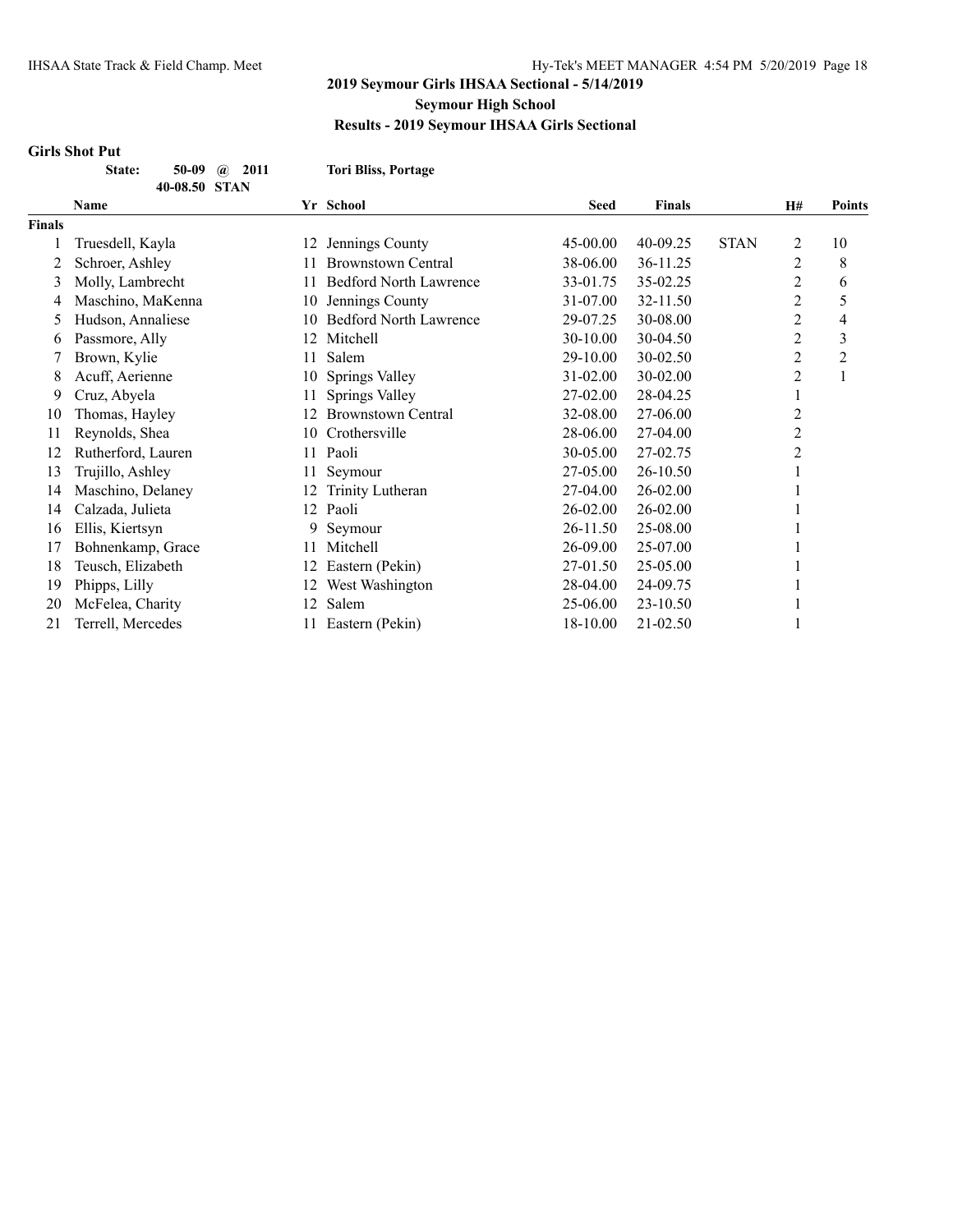#### **Girls Discus Throw**

| <b>State:</b> |              | 168-06 $\omega$ 2013 |  |
|---------------|--------------|----------------------|--|
| Standard:     | $125 - 05 +$ |                      |  |
|               | 125-05 STAN  |                      |  |

**State: 168-06 @ 2013 Adriana Brown, Lawrence Central**

|               | Name                  |     | Yr School                     | <b>Seed</b> | <b>Finals</b> | <b>H#</b>      | <b>Points</b>  |
|---------------|-----------------------|-----|-------------------------------|-------------|---------------|----------------|----------------|
| <b>Finals</b> |                       |     |                               |             |               |                |                |
|               | Truesdell, Kayla      | 12  | Jennings County               | 126-10      | 120-03.00     | 2              | 10             |
| 2             | Schroer, Ashley       |     | <b>Brownstown Central</b>     | $105 - 11$  | 115-01.00     | 2              | 8              |
| 3             | Orr, Lauren           | 12  | Springs Valley                | 98-02       | 104-11.00     | 2              | 6              |
| 4             | Koch, Avery           | 10  | <b>Brownstown Central</b>     | 106-10.50   | 104-07.00     | 2              | 5              |
| 5             | Cruz, Abyela          | 11  | Springs Valley                | 96-06       | 101-00.00     | $\overline{c}$ | 4              |
| 6             | Stearns, Marley       | 12. | Jennings County               | 87-05       | 99-07.00      | 2              | 3              |
|               | Hall, Autumn          |     | <b>Bedford North Lawrence</b> | 87-04       | 88-06.00      | 2              | $\overline{c}$ |
| 8             | Fee, Makenna          | 12  | Seymour                       | 91-04       | 85-05.00      | $\overline{c}$ | 1              |
| 9             | Calzada, Julia        | 12  | Paoli                         | 81-00       | 83-04.00      | $\overline{c}$ |                |
| 10            | Molly, Lambrecht      |     | <b>Bedford North Lawrence</b> | 94-05       | 82-11.00      | $\overline{c}$ |                |
| 11            | Passmore, Ally        | 12  | Mitchell                      | 86-03       | 81-00.00      | $\overline{2}$ |                |
| 12            | Trujillo, Ashley      | 11. | Seymour                       | 79-08       | 78-02.00      |                |                |
| 13            | Rebekah, Cook         | 11. | Crothersville                 | 71-06       | 67-10.00      |                |                |
| 14            | Speigelholder, Alexes | 11  | Eastern (Pekin)               | $67-10$     | 67-00.00      |                |                |
| 15            | Calzada, Julieta      | 12  | Paoli                         | 71-02       | 66-10.00      |                |                |
| 16            | McFelea, Charity      | 12  | Salem                         | $75-10$     | 66-06.00      |                |                |
| 17            | Teusch, Elizabeth     | 12  | Eastern (Pekin)               | 77-08       | 63-11.00      |                |                |
| 18            | Caudill, Kaylee       | 9   | Crothersville                 | 58-00       | 59-10.00      |                |                |
| 19            | Schepman, Emma        | 9.  | Trinity Lutheran              | $65-05$     | 58-10.00      |                |                |
| 20            | Robertson, Maddie     | 9   | Mitchell                      | 73-06       | 56-02.00      |                |                |
| 21            | Snyder, Serra         | 10  | Salem                         | 65-08       | 55-04.00      |                |                |
| 22            | Phipps, Lilly         | 12  | West Washington               | 72-00       | 49-04.00      |                |                |